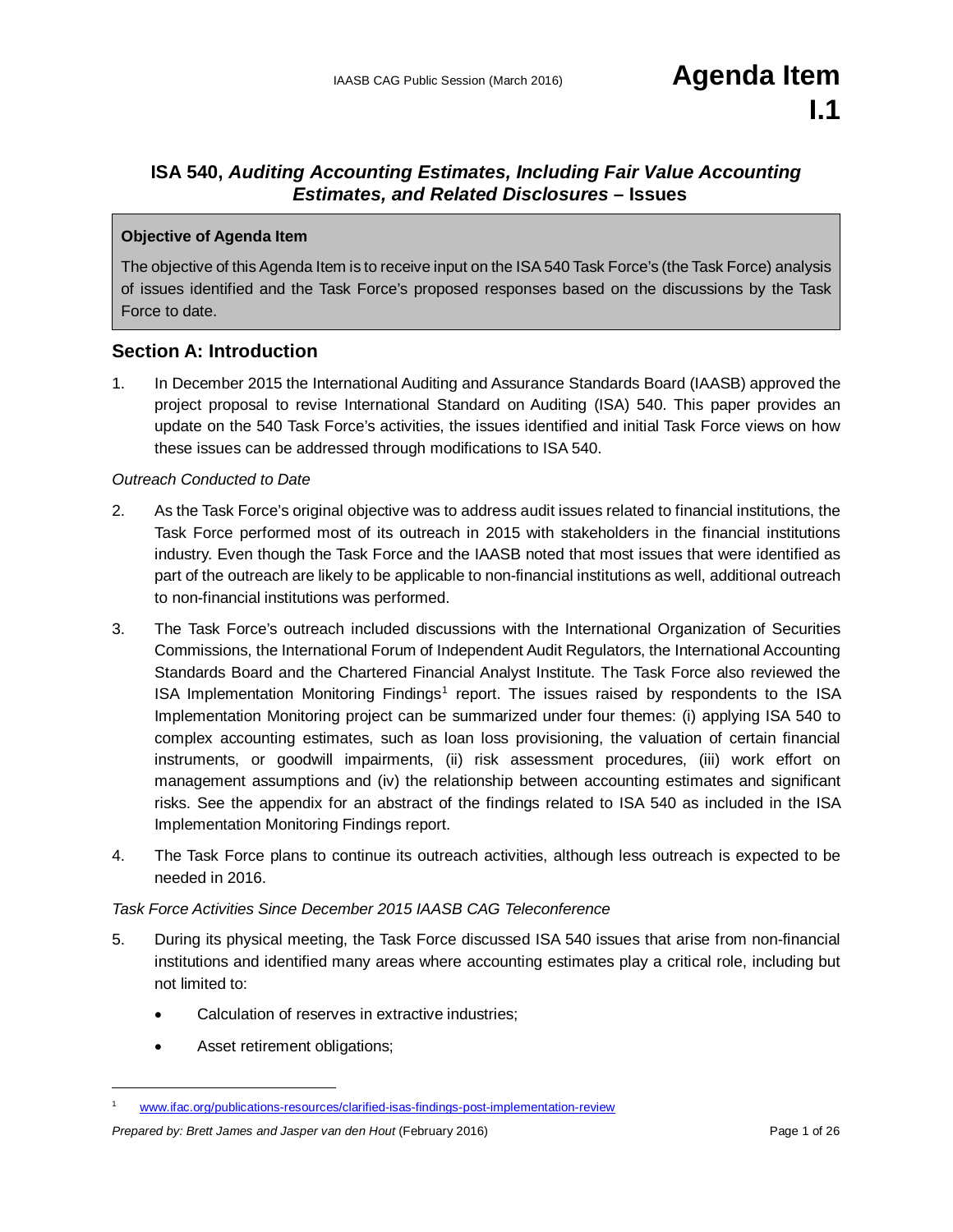- Revenue recognition;
- Business combinations;
- Goodwill/ Intangible assets impairment;
- Valuation of level 3 financial instruments;
- Pension liabilities;
- Contingent liabilities;
- Share based compensation;
- Deferred taxes; and
- Leases.
- 6. The results of these discussions have informed the Task Force of the preliminary issues and challenges in auditing accounting estimates which are discussed in the subsequent sections of this Agenda item. The areas discussed included:
	- Scope of ISA 540 (see Section B-1)
	- Professional Skepticism (see Section B-2)
	- Risk Assessment Procedures and Related Activities (see Section B-3)
	- Identification and Assessment of Risk of Material Misstatement (see Section B-4)
	- Response to identified Risks of Material Misstatement (see Section B-5)
	- Other Considerations (see Section B-6).
- 7. The sections below include, in some places, initial drafting that the Task Force has prepared to enable the IAASB to better understand the Task Force's thinking, considerations, and options for the way forward. The drafting is presented for discussion purposes only, and is not indicative of a formal recommendation by the Task Force. Importantly, the Task Force has not attempted to draft application material to support the drafted requirements at this early stage in the project.

## **Matters for IAASB CAG Consideration**

- 1. Does the IAASB CAG see the need for further outreach to specific stakeholders to cover nonfinancial institution issues?
- 2. Does the IAASB CAG agree that the audit challenges outlined in paragraph 6 are the most significant areas that need to be addressed by the Task Force? Are there additional areas that should be considered by the Task Force?

# **Section B-1: Scope of ISA 540**

## **B-1.1 Complexity versus Estimation Uncertainty**

8. As a result of the Task Force's discussions and outreach, it is clear that there are two different, but interrelated, paradigms that exist when discussing where the significant auditing challenges lie in dealing with accounting estimates: the degree of estimation uncertainty and the complexity of the accounting estimate. It is clear that, in some cases, the risk of material misstatement may be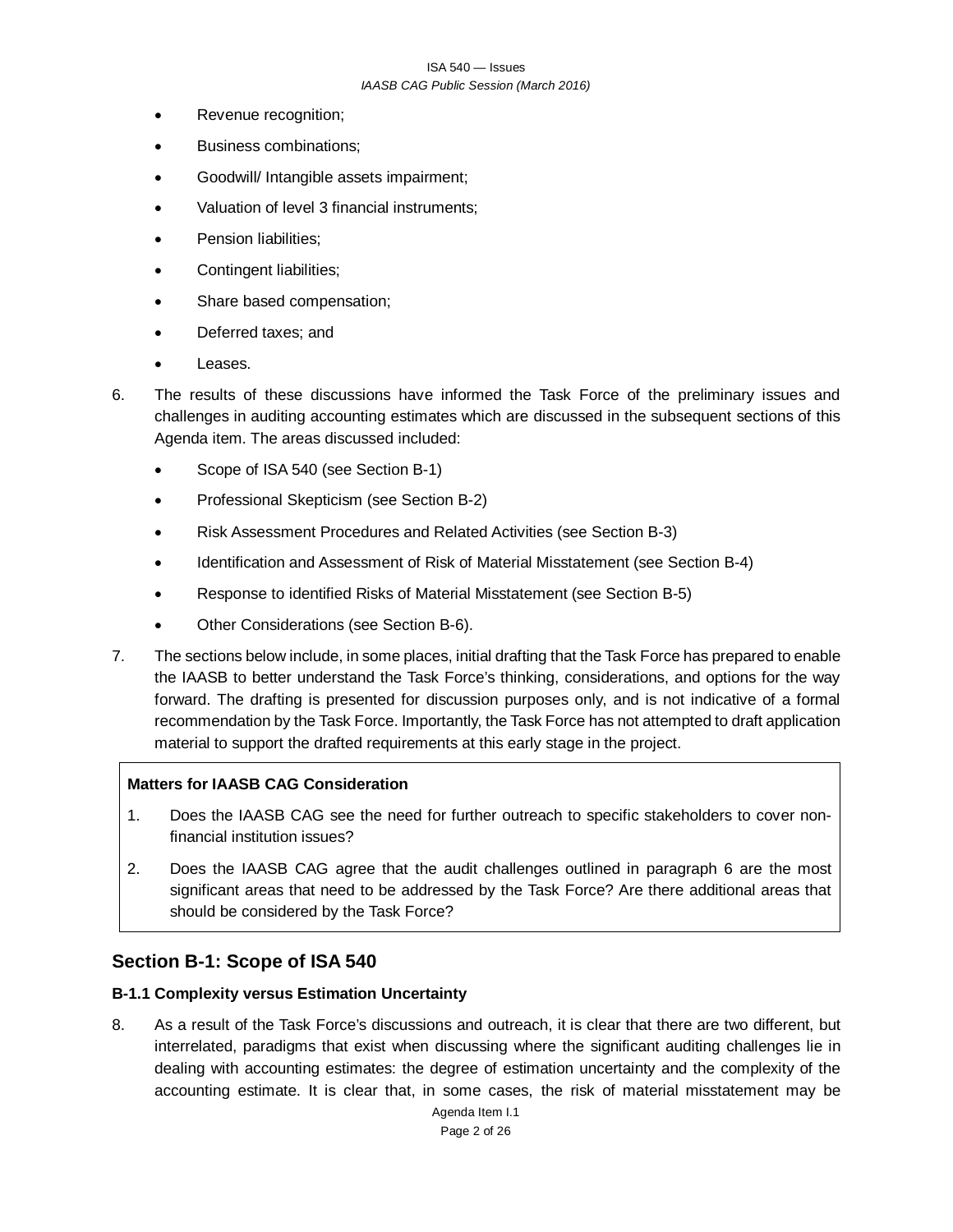significantly influenced by the estimation uncertainty of the accounting estimate; there are other cases where the complexity of the estimation process contributes to the risk of material misstatement, however estimation uncertainty may or may not be high. What is not clear is whether, and to what extent, the two are related, merit a similar or dissimilar audit response, and whether ISA 540 should be enhanced to reflect this.

# *Estimation Uncertainty*

- 9. Some believe the focus of ISA 540 should be on identifying and responding to estimation uncertainty. Estimation uncertainty is defined in paragraph 7(c) of ISA 540 as "the susceptibility of an accounting estimate and related disclosures to an inherent lack of precision in its measurement." This approach is consistent with much of ISA 540 and is implicit in the structure of ISA 540. For example:
	- Paragraph 2 of ISA 540 explains that the nature and reliability of information available to management varies widely, which affects the degree of estimation uncertainty, which affects the risks of material misstatement.
	- Paragraphs 10 and 11 of ISA 540 require the auditor to evaluate the degree of estimation uncertainty associated with an accounting estimate, and determine whether any of those estimates with high estimation uncertainty give risk to significant risks. Further, paragraphs 15 and 16 of ISA 540 contain specific requirements regarding estimation uncertainty for accounting estimates that give rise to significant risks.
- 10. Relevant application material in ISA 540 with respect to estimation uncertainty includes the following matters:
	- Factors that influence the degree of estimation uncertainty (paragraph A45)
	- Examples of accounting estimates that may have high estimation uncertainty (paragraph A47)
	- Circumstances when estimation uncertainty is so high that a reasonable accounting estimate cannot be made (paragraph A49)
- 11. The Task Force notes that the definition of estimation uncertainty, and the associated application material needs to be considered in the course of this project. In particular, the Task Force notes that:
	- The definition of estimation uncertainty is based on the concept of a lack of precision in the measurement of an accounting estimate. The Task Force notes that it may be difficult for an auditor to practically measure or assess the level of precision in measuring an accounting estimate.
	- Many stakeholders mention accounting estimates with "high" estimation uncertainty as indicative of a risk of material misstatement, but there is no definition of, or criteria for, what "high" estimation uncertainty is. As ISA 540 does not currently have a definition or criteria for high estimation uncertainty – and defining high, moderate, or low estimation uncertainty may prove challenging.

# *Complex Accounting Estimates*

12. The outreach conducted by the Task Force has consistently pointed to auditing challenges posed by highly complex estimates. In particular, the challenges that arise from the complexity of the requirements of the financial reporting framework, and the complexity of the systems, processes and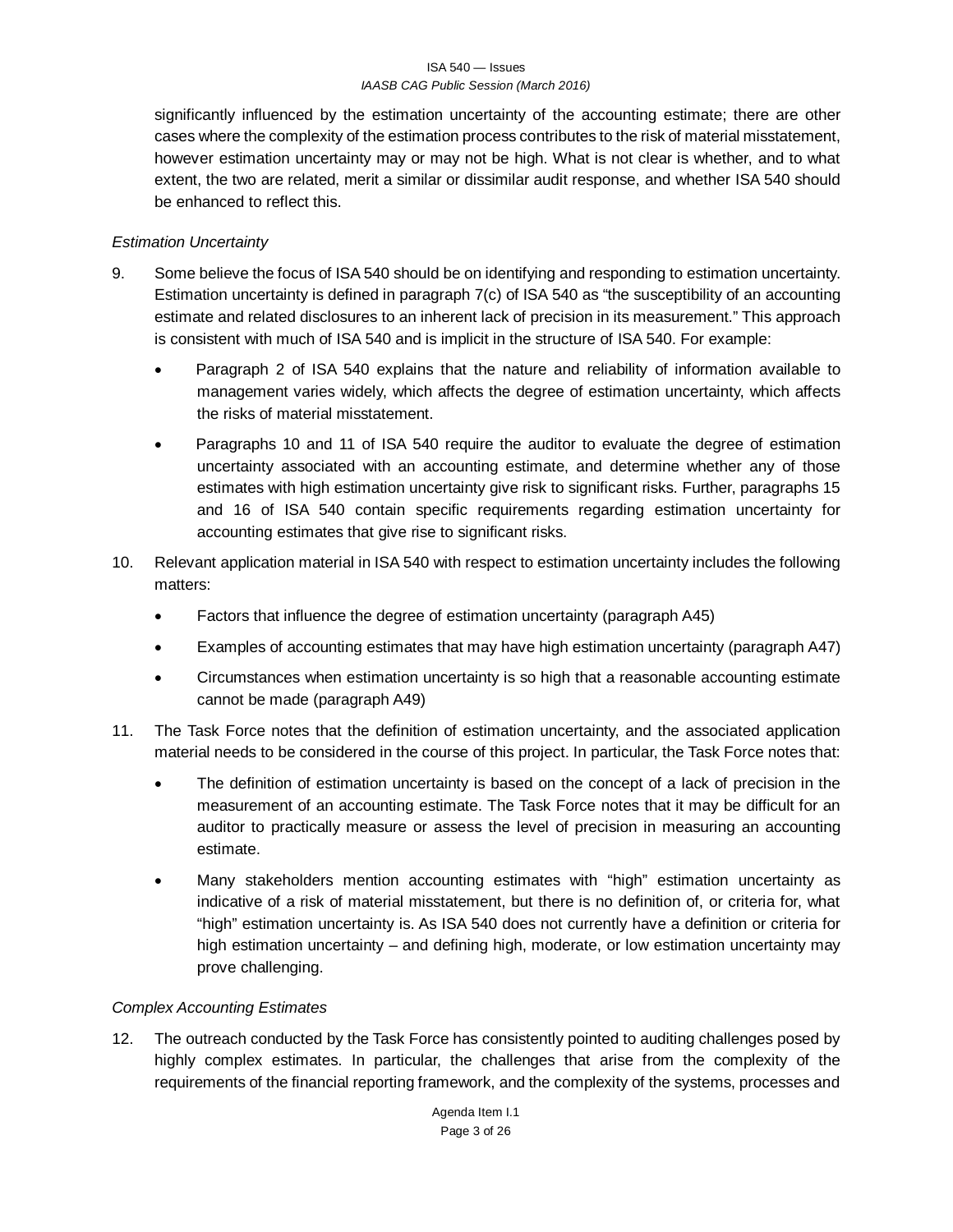judgments that are involved in management making the accounting estimate. It is noteworthy that the IAASB issued IAPN 1000[2](#page-3-0) as a response to complex financial instruments and the Task Force will consider whether some of the guidance in IAPN 1000 can be included in any revisions made to ISA 540.

## *Effect of Complexity and Estimation Uncertainty on Risk Assessment*

- 13. The Task Force notes that the interaction between complexity and estimation uncertainty has implications for the auditor's risk assessment and, consequently, work effort, which is illustrated in Figure 1 below. The risk of material misstatement is highest in the top right corner as there is a combination of high estimation uncertainty and the data and or model used to calculate the accounting estimate requires complex systems and processes. Conversely the lower left corner represents accounting estimates where there is a lower risk of material misstatement because these factors are not present. Figure 1 also includes possible account balances and transactions that could be in each area of the figure – recognizing that differing circumstances make such broad generalizations difficult.
- 14. There are scenarios where the accounting estimate has low estimation uncertainty but requires complex systems, processes and judgments, for example an obsolescence provision for inventory with a wide array of different inventory types and inputs. Equally there are other scenarios where the accounting estimate has high estimation uncertainty, but the uncertainty may be derived from a single critical judgment, for example a single, clearly identifiable, level 3 financial instrument or a legal contingency.
- 15. The interactions between addressing complexity and estimation uncertainty or a combination of both has obvious implications for the discussion on how ISA 540's scope could be clarified. The Task Force's discussions noted that it would be difficult to have two different paradigms (complexity and estimation uncertainty) in the ISA, and it would be best to seek the IAASB's input on this point. It is possible that the definition of estimation uncertainty (see paragraph 9) could be amended to include reference to complexity, but this risks confusing two discrete concepts.

<span id="page-3-0"></span><sup>2</sup> International Auditing Practice Note (IAPN) 1000, *Special Considerations in Auditing Financial Instruments*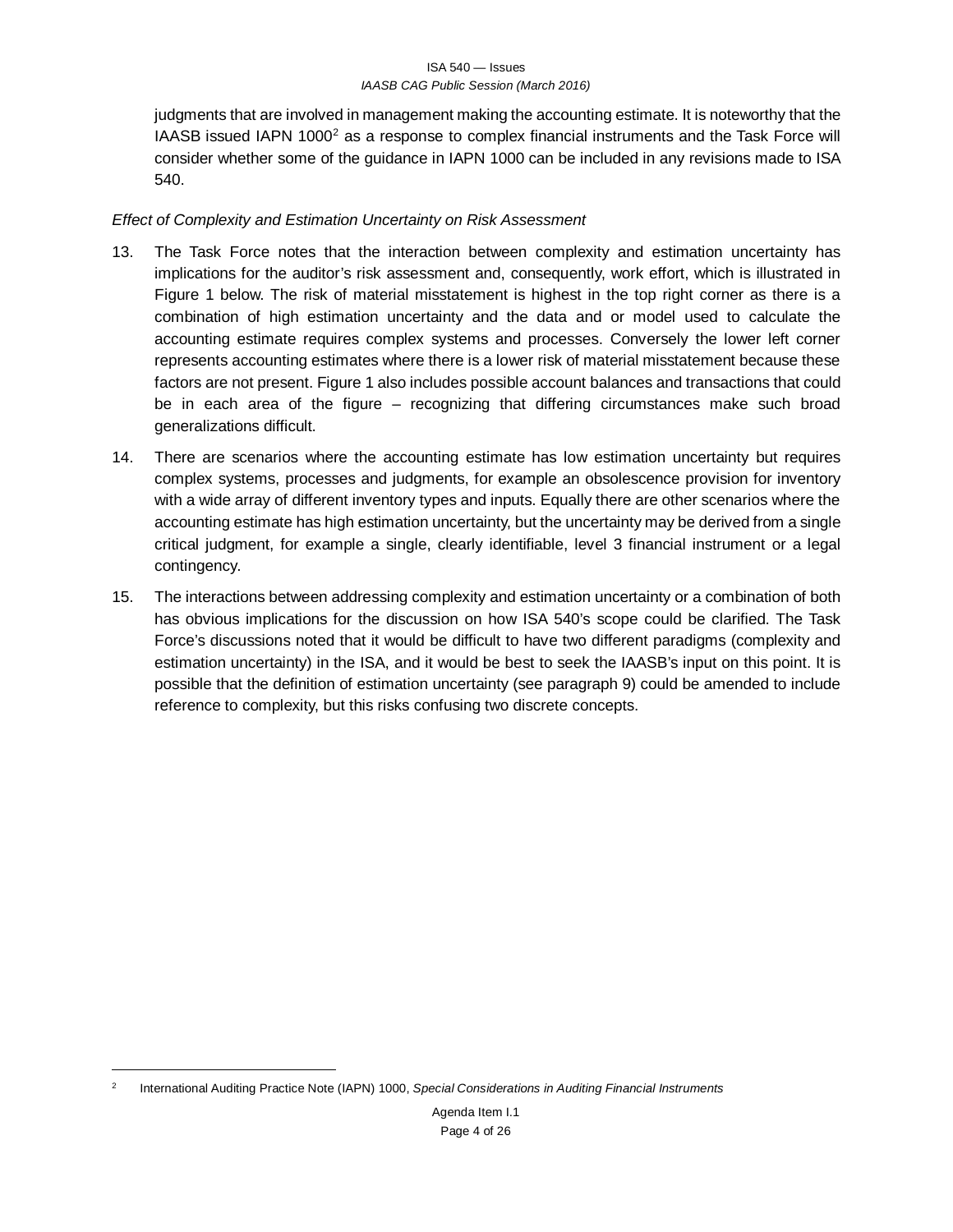



## **B-1.2 Should the Scope of ISA 540 be Clarified?**

- 16. An accounting estimate is defined in the ISAs as 'an approximation of a monetary amount in the absence of a precise means of measurement'. This term is used for an amount measured at fair value where there is estimation uncertainty, as well as for other amounts that require estimation. Where the ISAs address only accounting estimates involving measurement at fair value, the term "fair value accounting estimates" is used. $3$
- 17. ISA 540 is applicable for all accounting estimates, ranging from the simplest accounting estimates (such as depreciation of tangible fixed assets), to those that arise in environments where complex models or inputs are used (such as financial instruments at level 3 of the fair value hierarchy, expected credit losses, or insurance contract liabilities). Findings from the ISA Implementation Monitoring project highlighted that many amounts appearing in financial statements are accounting

<span id="page-4-0"></span><sup>&</sup>lt;sup>3</sup> ISA 540, paragraph 7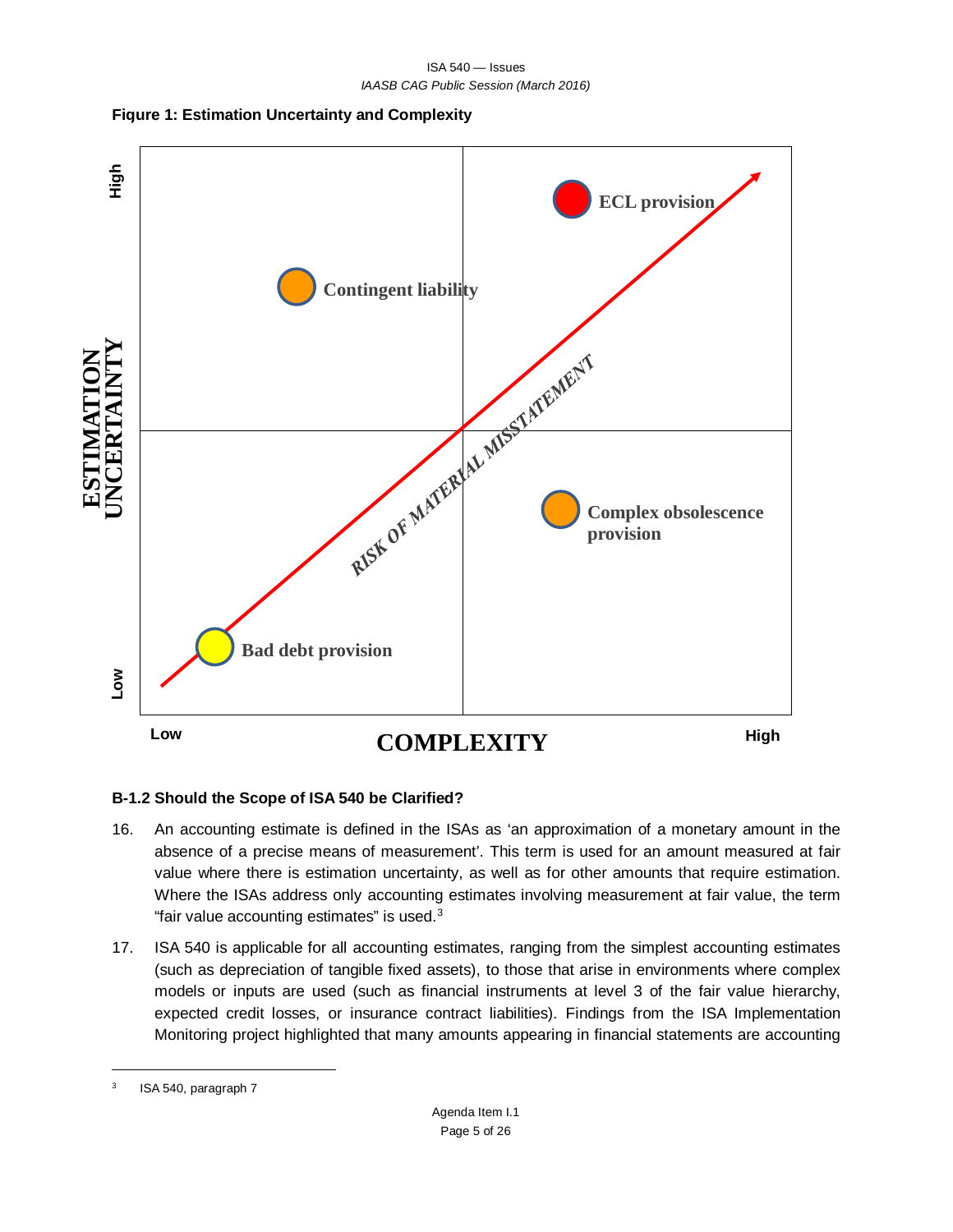estimates and applying all of the requirements of ISA 540 to these accounting estimates may be seen to be impractical and does not contribute to audit quality. In addition, the Task Force questioned whether having the same requirements for all accounting estimates, except accounting estimates that give rise to a significant risk, might be overly cumbersome for certain accounting estimates.

- 18. The Task Force therefore considered whether changing the scope of ISA 540 or emphasizing the scalability of ISA 540 could alleviate the concerns raised in Paragraph 17. To this end, the Task Force discussed the following options:
	- a) **Split ISA 540 into two standards**; one standard for accounting estimates with a low estimation uncertainty and the other standard for all other accounting estimates. This option has the merit of allowing each standard to better cater for the issues likely to be encountered in different situations, rather than the current "one size fits all" approach, and provide an opportunity to strengthen the work effort on accounting estimates that do not give rise to a significant risks but do nevertheless have a moderate or high estimation uncertainty. However, the Task Force notes that splitting ISA 540 into two standards may be seen as creating more complexity as practitioners would have to determine which standard would apply to an accounting estimate.
	- b) **Scope accounting estimates with low estimation uncertainty out of ISA 540** and therefore the requirements and guidance in ISA 540 would only be applicable for accounting estimates with moderate or high estimation uncertainty. This would mean that accounting estimates with low estimation uncertainty would be treated the same as non-accounting estimates and therefore the auditor would use ISA 31[5](#page-5-1) (Revised), $4$  ISA 330<sup>5</sup> and ISA 500 $^6$  to determine which procedures to perform based on the assessed risk of material misstatement. The auditor may however find the requirements and guidance in ISA 540 of use when auditing those accounting estimates scoped out of ISA 540.
	- c) **Emphasize and clarify the scalability of ISA 540:** this would mean retaining the existing scope of ISA 540 but emphasizing and clarifying how ISA 540 can be applied to engagements of different sizes. This may include, for example, including a new paragraph in the 'Scope of this ISA' section that highlights the scalability of ISA 540 based on the estimation uncertainty or the complexity involved in making the accounting estimate. Scalability could also be emphasized in the requirement that describes the response to the assessed risk of material misstatement within the standard (paragraph 13 in ISA 540) and in the related application material. The ISAs are written to be principles based and scalable; therefore emphasizing and clarifying the scalability of ISA 540 should be achievable within the requirements and application material without amending the scope of ISA 540.
- 19. In its preliminary discussion of which approach could be taken most Task Force members were leaning towards option C but it was noted that more extensive discussions were deemed necessary to make a final recommendation to the Board. The Task Force also noted that emphasizing the scalability of the ISAs or changing the scope of ISA 540 would especially benefit auditors of as Smalland Medium Entities as these entities, generally, have fewer complex accounting estimates than

<span id="page-5-0"></span><sup>4</sup> ISA 315 (Revised), *Identifying and Assessing the Risks of Material Misstatement through Understanding the Entity and Its Environment*

<span id="page-5-1"></span><sup>5</sup> ISA 330, *The Auditor's Responses to Assessed Risks*

<span id="page-5-2"></span><sup>6</sup> ISA 500, *Audit Evidence*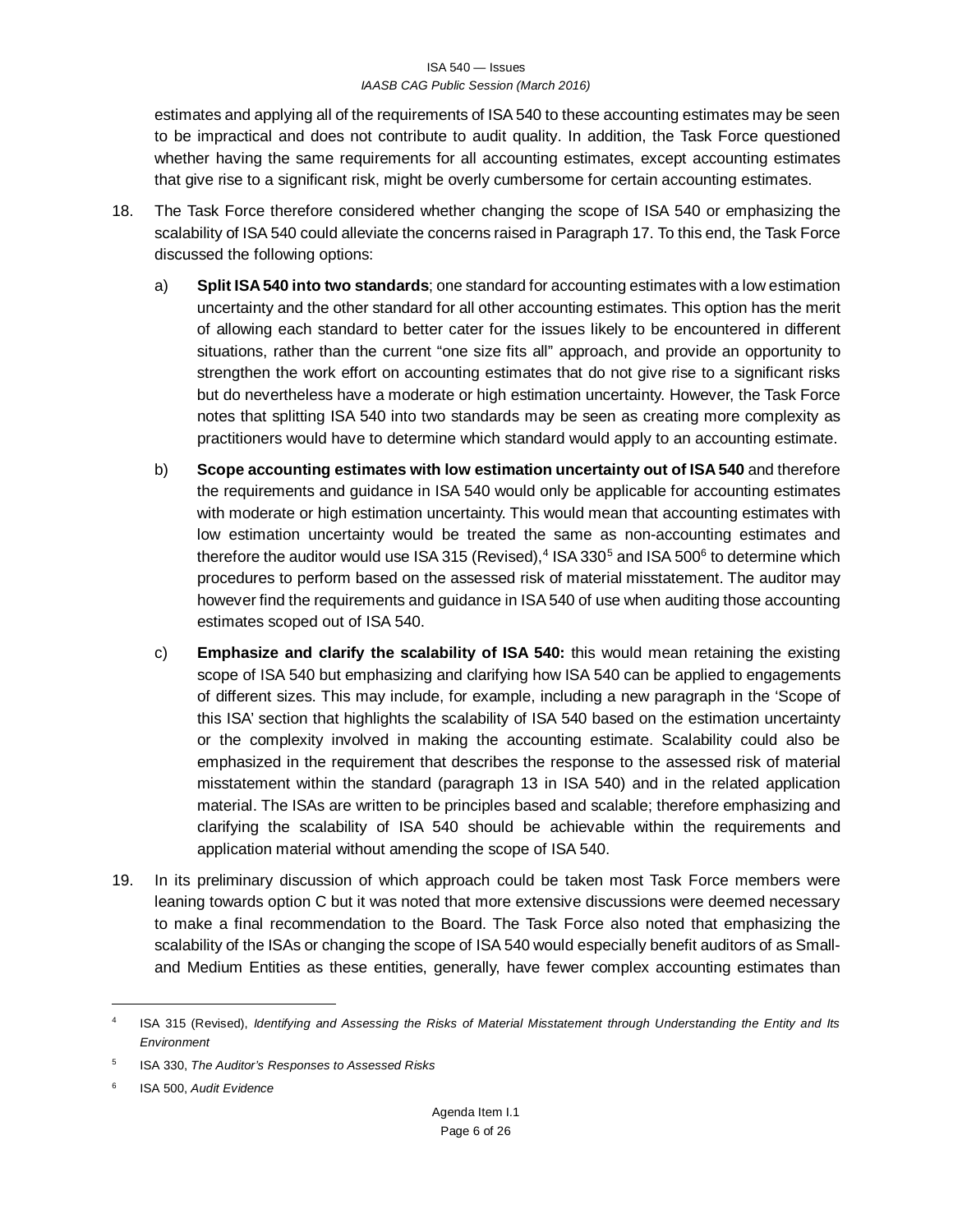larger entities. Making the ISAs more scalable would be responsive to demands from the Small and Medium Practices (SMP) Committee that changes in auditing standards should not increase the work effort for SMPs as noted in the project proposal.

20. The Task Force will also consider whether an accounting estimate that management made at year end should be within the scope of ISA 540 when events or information occurring up to the date of the auditor's report become available that resolve the estimation uncertainty.

# **Matters for IAASB CAG Consideration**

- 3. The IAASB CAG is asked to provide views on the discussion above regarding the question of addressing complexity and/or estimation uncertainty as a focus for the ISA. In particular, the Task Force invites views on whether the IAASB CAG would see merit in investigating whether ISA 540 should also focus on the complexity of the accounting estimate.
- 4. The IAASB CAG is asked to provide views on the scope of ISA 540 in light of the discussion of the matters outlined above, including which of the options in paragraph 18 should be further investigated, if a change to the scope is sought. The IAASB CAG is also asked whether there are options favored by Representatives and Observers that are not included in options (a) through (c) in paragraph 18.

# **Section B-2: Professional Skepticism**

- 21. Professional skepticism is defined in the  $|SAs^7$  $|SAs^7$  as "an attitude that includes a questioning mind, being alert to conditions which may indicate possible misstatement due to error or fraud, and a critical assessment of evidence." Discussions within the Task Force, and outreach conducted to date, have highlighted that exercising professional skepticism throughout the audit is particularly important for accounting estimates that are complex or have been identified as having high estimation uncertainty, including when the range of possible outcomes for the accounting estimate is multiples of performance materiality.
- 22. In addition, inspection findings highlighted that the guidance in ISA 540 could be clearer to aid all parties, including firms and regulators, in understanding the standards' intent as it relates to challenging the reasonableness of assumptions adopted by management in making the accounting estimate, including the consideration of contrary or inconsistent evidence, when it exists.
- 23. The Task Force therefore considered ways to strengthen the exercise of professional skepticism within ISA 540. The Task Force was of the view that professional skepticism could be strengthened through enhancements to existing wording in ISA 540 (see paragraph B.2-1) and in the following areas:
	- Risk assessment procedures (see paragraph B-3.5)
	- Responses to large ranges in an auditor's range estimate (see paragraphs B-5.2)
	- Assessing contrary or inconsistent evidence (see paragraphs B-5.3)
	- Evaluation phase (To be discussed by the Task Force)

<span id="page-6-0"></span><sup>7</sup> ISA 200, *Overall Objectives of the Independent Auditor and the Conduct of an Audit in Accordance with International Standards on Auditing*, paragraph 13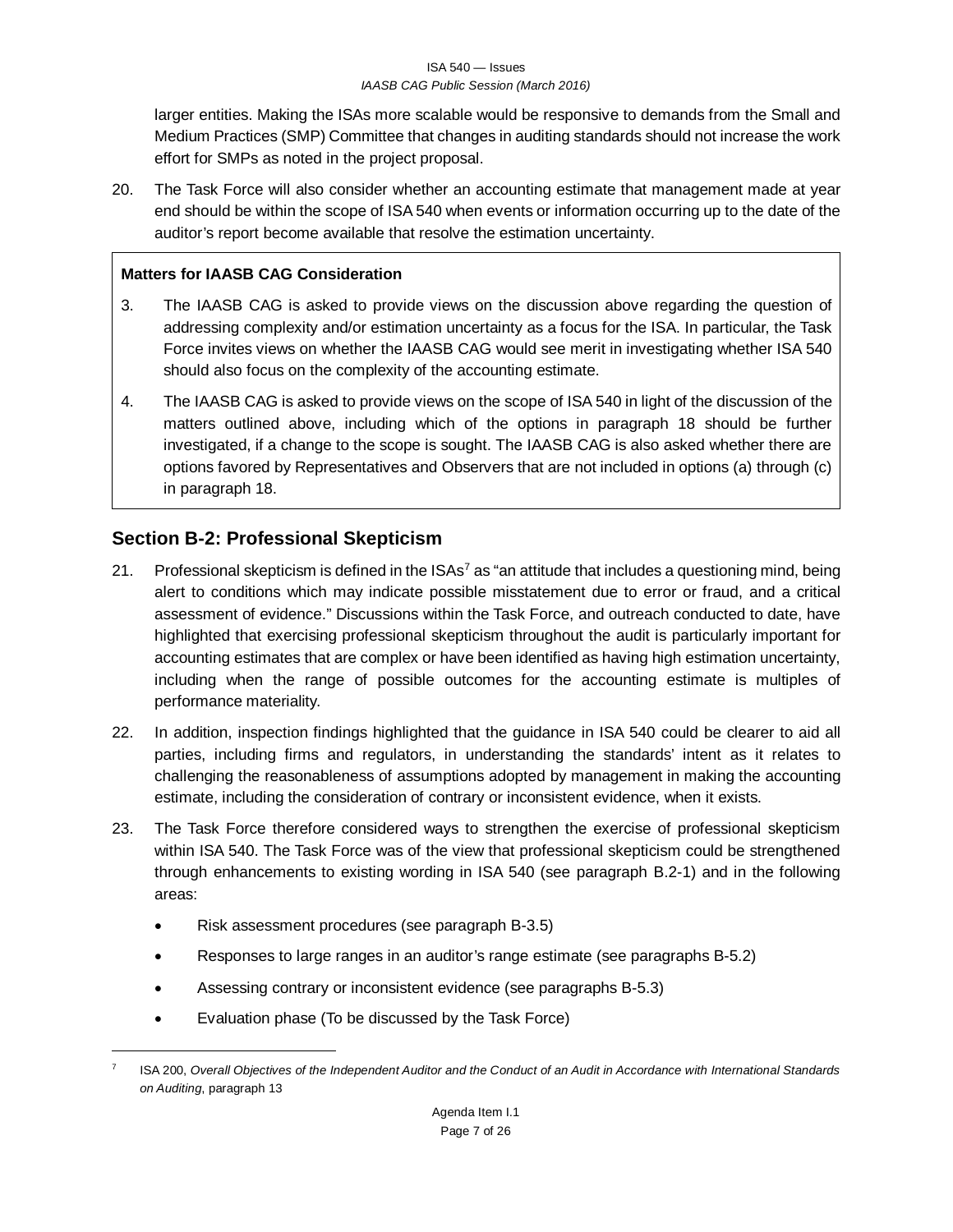24. The sections below represent the Task Force's initial thinking on the issues. The Task Force will be liaising with the Professional Skepticism Working Group to further elucidate these thoughts, and to seek additional input.

## **B-2.1 Emphasize Professional Skepticism through Wording Used in ISA 540**

- 25. The Task Force considered whether professional skepticism could be strengthened by changing the wording of ISA 540 and identified some areas where further consideration could be given to the language used. For example, currently the objective of the standard states that 'the objective of the auditor is to obtain sufficient appropriate audit evidence about whether: (a) accounting estimates, including fair value accounting estimates, in the financial statements, whether recognized or disclosed, are reasonable<sup>'[8](#page-7-0)</sup> The word 'reasonable' was perceived by many to be vague and very broad as a lot of things are reasonable and not clearly defined.<sup>[9](#page-7-1)</sup> It was noted that the IASB's conceptual framework<sup>[10](#page-7-2)</sup> also doesn't have a definition of 'reasonable' but that some key terms used are 'faithfulness' and 'relevance', which will be considered by the Task Force to determine if they can more clearly define 'reasonable.'
- 26. Several of the procedures that are listed in paragraph 13 of ISA 540 use the word 'evaluate'. The Task Force considered whether another word could be used to promote professional skepticism. For example, one of the areas where this could be done is by changing in paragraph 13(b) of ISA 540, the word 'evaluate' to 'challenge', i.e., in the sentence 'In doing so, the auditor shall evaluate whether: …'. Some were of the view that changing this word could foster a more skeptical mindset. However, other Task Force members were of the view that "evaluate" had a broader meaning than "challenge" and that the Task Force should investigate alternatives ways of achieving the objective of increasing professional skepticism.
- 27. The Task Force also noted that responding to the assessed risks of material misstatement for an accounting estimate by following the procedures that management has performed<sup>11</sup> may bias the practitioner's thinking as initial impressions may subconsciously be directed to only evaluate what management has considered to be appropriate even though other options could be assessed. (the risk of "anchor" thinking).

## **B-2.2 Bias**

 $\overline{a}$ 

28. An area where a skeptical mindset is particularly important is the assessment of whether there are indicators of management bias. The Task Force notes that paragraph 21 of ISA 540 could be enhanced by including a reference to ISA 240 to more explicitly draw the auditor's attention to the possibility that management bias represents a risk of material misstatement due to fraud.[12](#page-7-4) It was also noted that the requirement could be strengthened by taking into account possible management bias with respect to disclosures and the aggregate effect of management bias. The Task Force was

<span id="page-7-0"></span><sup>8</sup> ISA 540, paragraph 6

<span id="page-7-1"></span>Paragraph A77-A83 in ISA 540 include matters that the auditor can consider in evaluating the reasonableness of assumptions used by management underlying fair value accounting estimates,

<span id="page-7-2"></span><sup>10</sup> [http://www.ifrs.org/Current-Projects/IASB-Projects/Conceptual-](http://www.ifrs.org/Current-Projects/IASB-Projects/Conceptual-Framework/Documents/May%202015/ED_CF_MAY%202015.pdf)[Framework/Documents/May%202015/ED\\_CF\\_MAY%202015.pdf](http://www.ifrs.org/Current-Projects/IASB-Projects/Conceptual-Framework/Documents/May%202015/ED_CF_MAY%202015.pdf)

<span id="page-7-3"></span> $11$  ISA 540, requirement 13(b)

<span id="page-7-4"></span><sup>12</sup> ISA 240, *The Auditor's Responsibilities Relating to Fraud in an Audit of Financial Statements*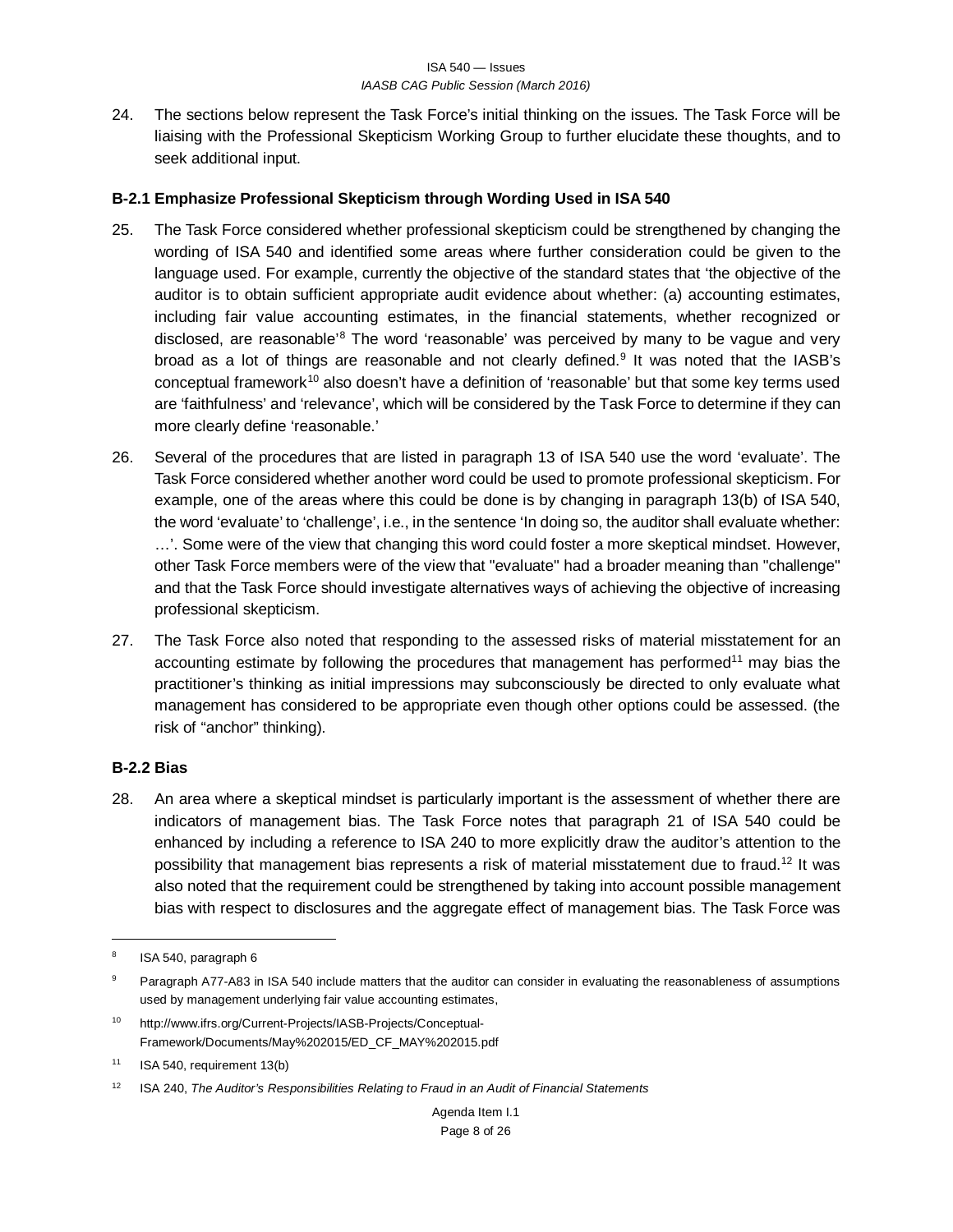of the view that all estimates are likely to have some form of bias occurring as a result of the method chosen or as a result of a bias in the selection or weighing data estimates. Including specific reference to these inherent biases that may exist in methods (including models) and data sources would be responsive to some of the points noted on the outreach about inherent biases in a model being a key focus of the audit when dealing with the most complex estimates. Inherent biases in a model can occur as a result of the method chosen or as a result of a bias in the selection or weighing of data.

- 29. The Task Force discussed the initial drafting of the requirement as included in the text box below and will further discuss the enhancements to the application material that would address the findings from the outreach.
	- 21. The auditor shall:
		- (a) Review the judgments and decisions made by management in the making of, and disclosures relating to, accounting estimates, both individually and in aggregate, to identify whether there are indicators of possible management bias. This shall include considering inherent biases that may exist in methods and data sources;
		- (b) In accordance with paragraph 32 of ISA 240, evaluate whether the circumstances producing the bias, if any, represent a risk of material misstatement due to fraud.

Indicators of possible management bias do not themselves constitute misstatements for the purposes of drawing conclusions on the reasonableness of individual accounting estimates. (Ref: Para. A124–A125)

- 30. The Task Force notes that application material would be needed to further explain these points.
- 31. The Task Force also discussed the concept of "auditor bias", as the auditor can also lack neutrality in the audit of an accounting estimate because of, for example, their familiarity to the client or a certain model or method. The Task Force is looking into different options for how to address auditor bias, including adding a specific requirement or application material in ISA 540 to address auditor bias. Given that the concept of auditor bias is not solely related to ISA 540, the Task Force is of the view that this issue might be best addressed holistically in conjunction with the Professional Skepticism working group.

## **Matter for IAASB CAG Consideration**

5. Recognizing that the Task Force's deliberations are at an early phase, the Representatives and Observers are asked to comment on the discussion above and the draft amendments to paragraph 21.

# **Section B-3: Risk Assessment Procedures and Related Activities**

32. ISA 540 describes in paragraph 8 the risk assessment procedures to be performed by the auditor. Findings from the ISA Implementation Monitoring project indicated that there is inconsistency in the work effort around obtaining an understanding of accounting estimates, including the underlying data, the model used, internal consistency of management assumptions used and how management has assessed estimation uncertainty. This was also echoed in the Task Force's outreach and the Task Force, therefore, focused on several parts of the risk assessment procedures including: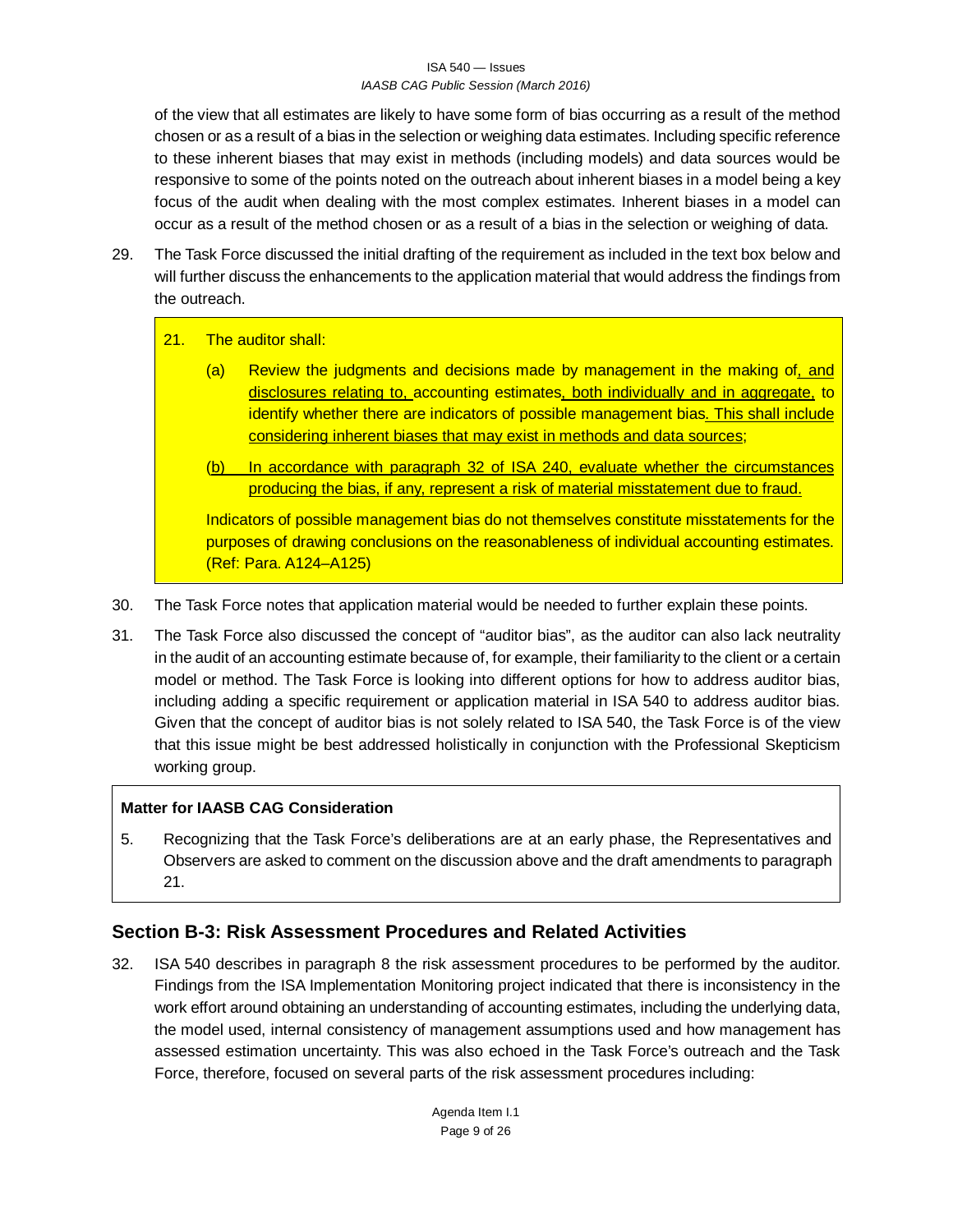- Governance and Controls over Models and Data (B-3.1)
- Model Development and Validation (B-3.2)
- Key Data and Assumptions Underlying Accounting Estimates (B-3.3)
- Retrospective review (B-3.4)
- Applying Professional Skepticism (B-3.5).
- 33. A major feature of the Task Force's deliberations has been for the auditor to perform the risk assessment at a more granular level. As noted by some IAASB members at the December 2015 IAASB meeting, the risk of material misstatements may be most strongly influenced by one or more elements of the accounting estimate, and focusing the auditor's attention on these elements is critical to a high quality audit.
- 34. In addition, the Task Force discussed the use of work of experts and information from third party data sources, and included a summary of the discussions and a proposed way forward in section B-6.1. In future meetings the Task Force will also have specific deliberations about the drivers of the risk of material misstatement with respect to accounting estimates, and the appropriate response thereto.

## **B-3.1 Governance and Controls over Models and Data**

- 35. The level of sophistication of an entity's internal control environment can differ significantly depending on the complexity of the entity's processes. Outreach and Task Force discussions indicated that the requirements and application material in ISA 540 work well for simple control environments but could be modernized for more complex environments. Changes in the business environment, especially the increased use of information technology systems and the use of data from external sources (including third-party data sources and data from outside the traditional accounting systems), are currently not emphasized in ISA 540 and, therefore, the standard lacks the level of specificity that might be required to address the auditing challenges of a complex business environment.
- 36. The Task Force's initial thinking is that more specificity in paragraph 8 of ISA 540 and further enhancements in the application material would foster a more consistent work effort in addressing circumstances where accounting estimates are generated using large volumes of complex systemgenerated data that are based on internal sources. The Task Force discussed the initial drafting of the requirement as included in the text box below and will further discuss the enhancements to the application material that would address the findings from the outreach.

## **Risk Assessment Procedures and Related Activities**

- 8. When performing risk assessment procedures and related activities to obtain an understanding of the entity and its environment, including the entity's internal control, as required by ISA 315 (Revised),<sup>[13](#page-9-0)</sup> the auditor shall obtain an understanding of the following in order to provide a basis for the identification and assessment of the risks of material misstatement for accounting estimates: (Ref: Para. A12)
	- (a) The requirements of the applicable financial reporting framework relevant to accounting estimates, including related disclosures. (Ref: Para. A13–A15)

<span id="page-9-0"></span><sup>13</sup> ISA 315 (Revised), paragraphs 5–6 and 11–12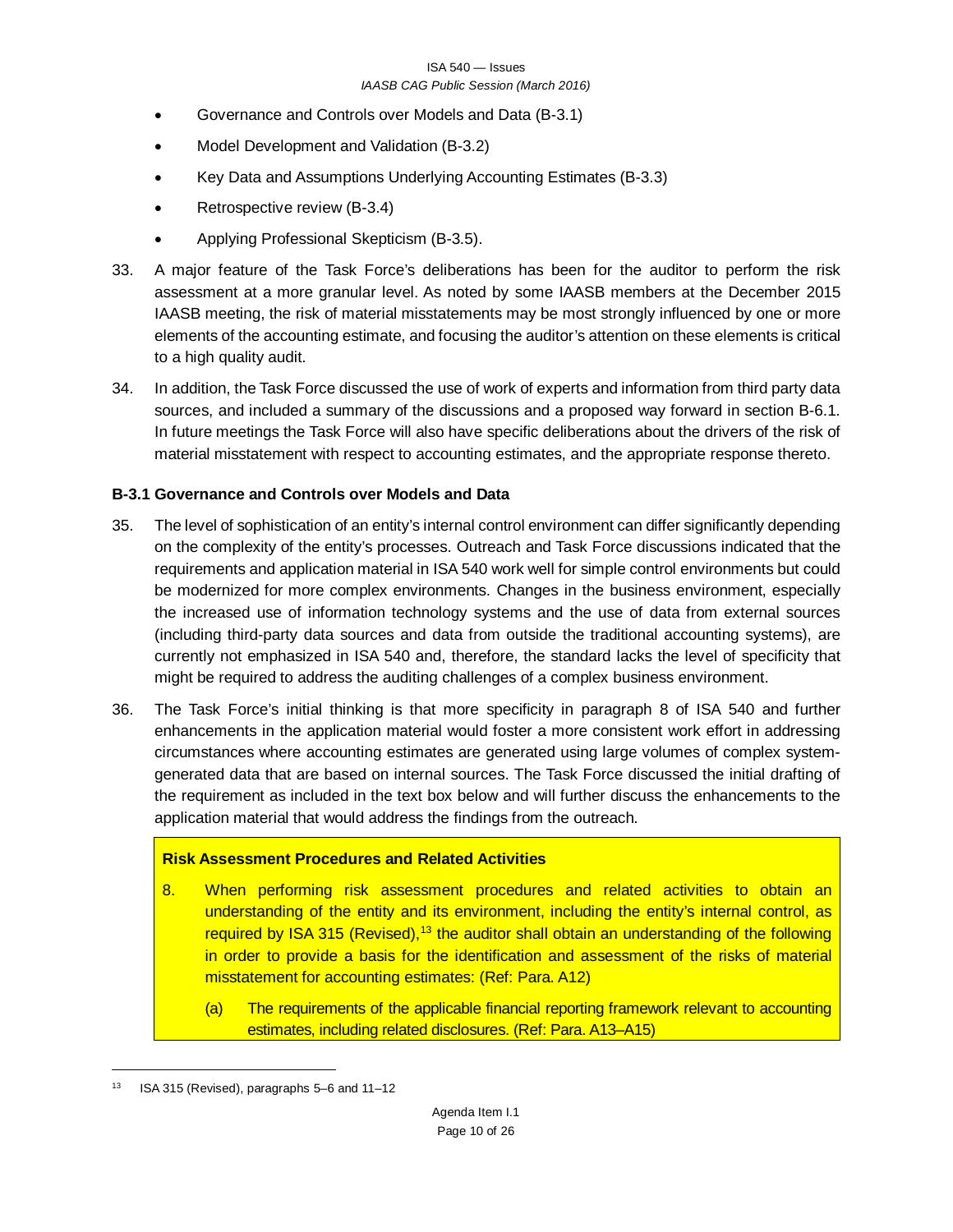| (b) | How management identifies those transactions, events and conditions that may give<br>rise to the need for accounting estimates to be recognized or disclosed in the financial<br>statements. In obtaining this understanding, the auditor shall make inquiries of<br>management about changes in circumstances that may give rise to new, or the need<br>to revise existing, accounting estimates. (Ref: Para. A16-A21) |
|-----|-------------------------------------------------------------------------------------------------------------------------------------------------------------------------------------------------------------------------------------------------------------------------------------------------------------------------------------------------------------------------------------------------------------------------|
| (c) | How management makes the accounting estimates including, and an understanding of<br>the data on which they are based, including: (Ref: Para. A22-A23)                                                                                                                                                                                                                                                                   |
|     | The method, including where applicable the model, used in making the<br>(i)<br>accounting estimate; (Ref: Para. A24-A26)                                                                                                                                                                                                                                                                                                |
|     | The data on which the accounting estimate is based, including whether data<br>(ii)<br>has been obtained from external sources and the governance; (Ref: TBA)                                                                                                                                                                                                                                                            |
|     | $\frac{H_i}{H_i}$ (iii) Relevant controls over the accounting estimate; (Ref: Para. A27–A28A)                                                                                                                                                                                                                                                                                                                           |
|     | (iii)(iv)Whether management has used an expert; (Ref: Para. A29-A30)                                                                                                                                                                                                                                                                                                                                                    |
|     | $\frac{\mathsf{fiv}(\mathsf{v})}{\mathsf{v}}$ The assumptions underlying the accounting estimates; (Ref: Para. A31–A36)                                                                                                                                                                                                                                                                                                 |
|     | $\frac{(\psi)(\nu i)}{\psi}$ Whether there has been or ought to have been a change from the prior period<br>in the methods for making the accounting estimates, and if so, why; and (Ref:<br>Para. A37)                                                                                                                                                                                                                 |
|     | $\frac{f}{f}(x)$ Whether and, if so, how management has assessed the effect of estimation<br>uncertainty. (Ref: Para. A38)                                                                                                                                                                                                                                                                                              |

# **B-3.2 Model Development and Validation**

- 37. The Task Force discussed different challenges auditors may face in obtaining an understanding of the model used to develop the accounting estimate. The Task Force discussed the auditor's approach to understanding the entity's model development and validation and responding to the assessed risks of material misstatement in models.
- 38. Paragraph 8(c)(i) of ISA 540 requires the auditor to obtain an understanding of the model, if any, used in making an accounting estimate. The application material could be strengthened by describing in more detail the matters that an auditor may address when establishing or validating a model, whether it be management's own model or a third-party model, including the governance structure around model development. The Task Force is of the view that application material similar to paragraph 49 of IAPN 1000 would be useful.<sup>[14](#page-10-0)</sup>
- 39. The Task Force also notes that communication with management and those charged with governance (TCWG) early in the process may assist in addressing some of the audit challenges that arise during the development process of the models.<sup>[15](#page-10-1)</sup>

<span id="page-10-0"></span><sup>&</sup>lt;sup>14</sup> Paragraph 49 of IAPN 1000 explains matters that an entity may address when establishing or validating a model, whether management's own model or a third-party model. While this guidance is written in the context of fair value accounting estimates, many of the matters are also relevant to other accounting estimates.

<span id="page-10-1"></span><sup>&</sup>lt;sup>15</sup> In some industries, like the banking and insurance industry, the regulatory supervisor is required to approve certain models before they are used by management.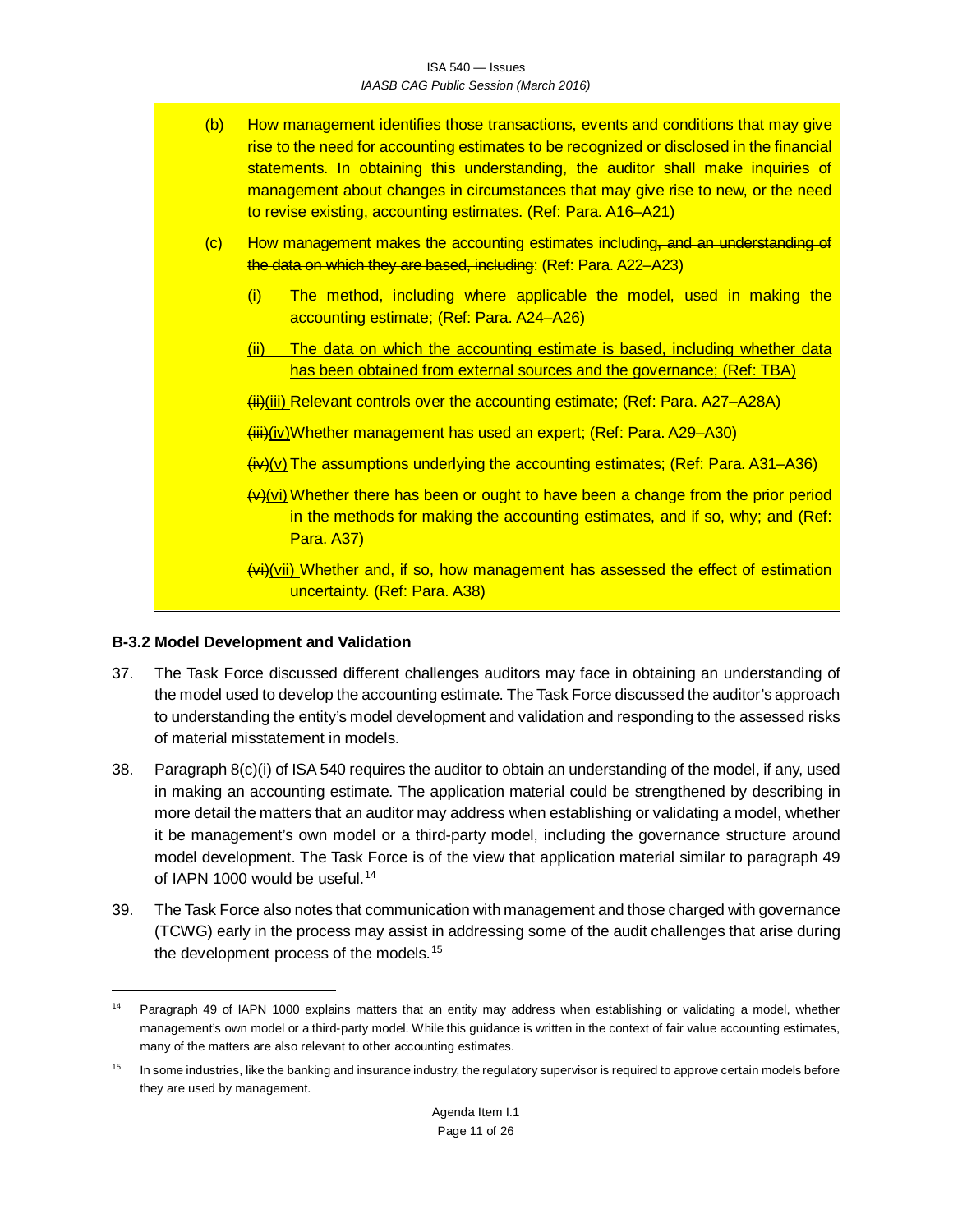## **B-3.3 Key Data and Assumptions Underlying Accounting Estimates**

- 40. The Task Force noted that the performance of risk assessment procedures and related activities early in the audit will aid auditors in focusing on data and assumptions used in models that have a significant effect on the model's output, and which drive the potential for risks of material misstatement.
- 41. The performance of risk assessment procedures and related activities also enables professional skepticism to be applied where it is likely to be most effective. However, the focus on data and assumptions should not detract the auditor from looking at the accounting estimate from a more holistic perspective, as a holistic overview could provide useful information about possible management bias (e.g., all assumptions used for an accounting estimates could be reasonable but they can all be slightly biased in one direction and therefore in combination not reasonable).
- 42. A majority of the Task Force was of the view that a new requirement or guidance, including a definition of key data and assumptions, could be included in ISA 540 to further emphasize the matters noted above. The Task Force discussed the initial drafting of requirement as included in the text box below, recognizing that such a requirement would need to be supported by adequate application material.

8A. Based on the auditor's understanding obtained in accordance with paragraph 8 of this ISA, the auditor shall determine whether there are key data and assumptions that have a significant effect on the accounting estimate. (Ref: TBA)

## **B-3.4 Retrospective Review**

- 43. The Task Force explored to what extent the retrospective review, as required by paragraph 9 of ISA 540, can be revised in order to provide more useful information for auditors to assess possible management bias. Under the extant standard the auditor is required to review the outcome of accounting estimates included in the prior period financial statements, or, where applicable, their subsequent re-estimation for the purpose of the current period. The objective of this review is to:
	- Obtain information regarding the effectiveness of management's prior period estimation process, from which the auditor can judge the likely effectiveness of management's current process;
	- Obtain audit evidence that is pertinent to the re-estimation, in the current period, of prior period accounting estimates;
	- Obtain audit evidence of matters, such as estimation uncertainty, that may be required to be disclosed in the financial statements; and
	- Identify circumstances or conditions that increase the susceptibility of accounting estimates to, or indicate the presence of, possible management bias.
- 44. Discussion in the Task Force indicated that there are a variety of views on the objective of, and how to perform, the retrospective review. The Task Force was, therefore, of the view that more application material could be useful to highlight that, in certain cases:
	- A retrospective review could be performed over several periods (or over a shorter period, such as half-yearly or quarterly), in addition to the retrospective review over the prior period as required by ISA 540. It was noted that in certain circumstances individually small changes to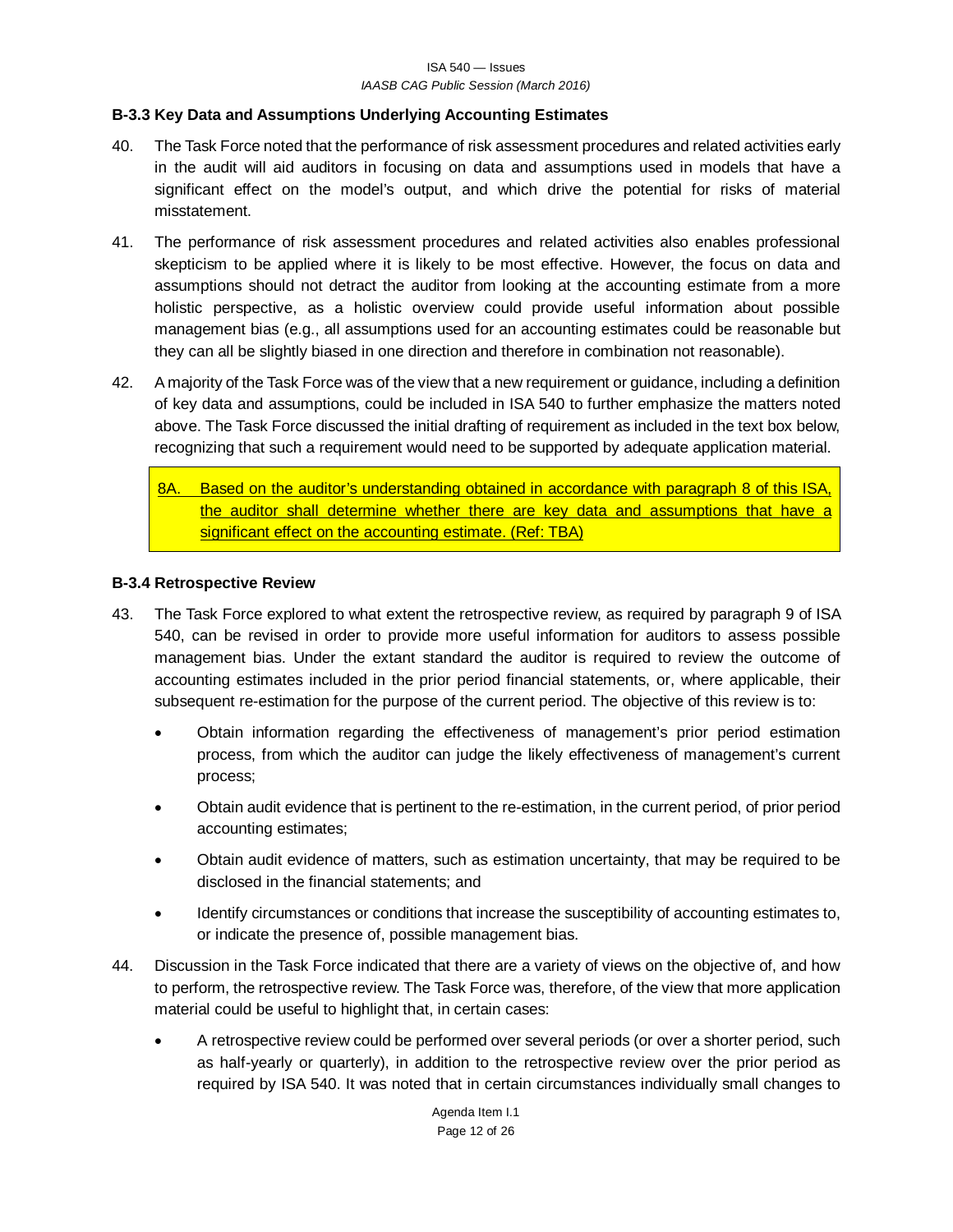assumptions that are not significant year over year become significant when aggregated over several years.

• It may be useful to perform a retrospective review over key assumptions in addition to the retrospective review at an accounting estimate level.

# **B-3.5 Applying Professional Skepticism in the Risk Assessment**

- 45. The Task Force was of the view that exercising professional skepticism as part of risk assessment is critical given its impact on the rest of the audit. When performing risk assessment procedures, the auditor should particularly have a questioning mind when obtaining an understanding of the judgments and decisions made by management in making accounting estimates in order to identify where there is a heightened risk of possible management bias. In that respect it was noted that focusing on those areas and assumptions of the accounting estimate that have the most significant impact on the model's output, and which drive the identification of the potential for risks of material misstatement is important given the heighted risk of management bias in these areas.
- 46. Paragraph 8 of ISA 540 includes specific requirements that the auditor should perform in relation to accounting estimates to obtain an understanding of the entity and its environment. Currently the standard is written in such a way that it requires the auditor to understand management's process to identify transactions, events and conditions that may give rise to the need for accounting estimates to be recognized or disclosed in the financial statements and how management makes the accounting estimate. The Task Force noted that this approach could create "anchor" thinking, as the auditor uses management's view as the starting point for identifying accounting estimates. Having said that, the Task Force also notes that management is responsible for making the accounting estimates, and the auditor needs to base their assessment, to some degree, on what management's considerations were. This is applicable in all cases, but is particularly relevant when the financial reporting framework requires management to assess their own intentions. For example, criteria for classification and measurement of financial instruments under IFRS 9<sup>16</sup> is firstly driven by the characteristics of the financial instruments and secondly by the fundamental aspects of the activity. However, management's intention should be considered based on the facts and circumstances. The practitioner could corroborate management's assumptions regarding the classification with decisions made in the past in similar situations (business activities).
- 47. The Task Force is also of the view that professional skepticism in ISA 540 can be strengthened by including application material that would have the auditor focus on the internal consistency of management's assumptions and obtaining an understanding of the controls, if any, management has in place that may have a mitigating effect on management bias. Especially in larger entities, different assumptions might be used between different departments and obtaining an understanding of why these differences exist would be useful to the auditor's evaluation. The Task Force will also consider whether documentation requirements regarding the auditor's consideration of professional skepticism in the risk assessment may help to drive increased skepticism.

<span id="page-12-0"></span><sup>16</sup> International Financial Reporting Standard (IFRS) 9, section 4.1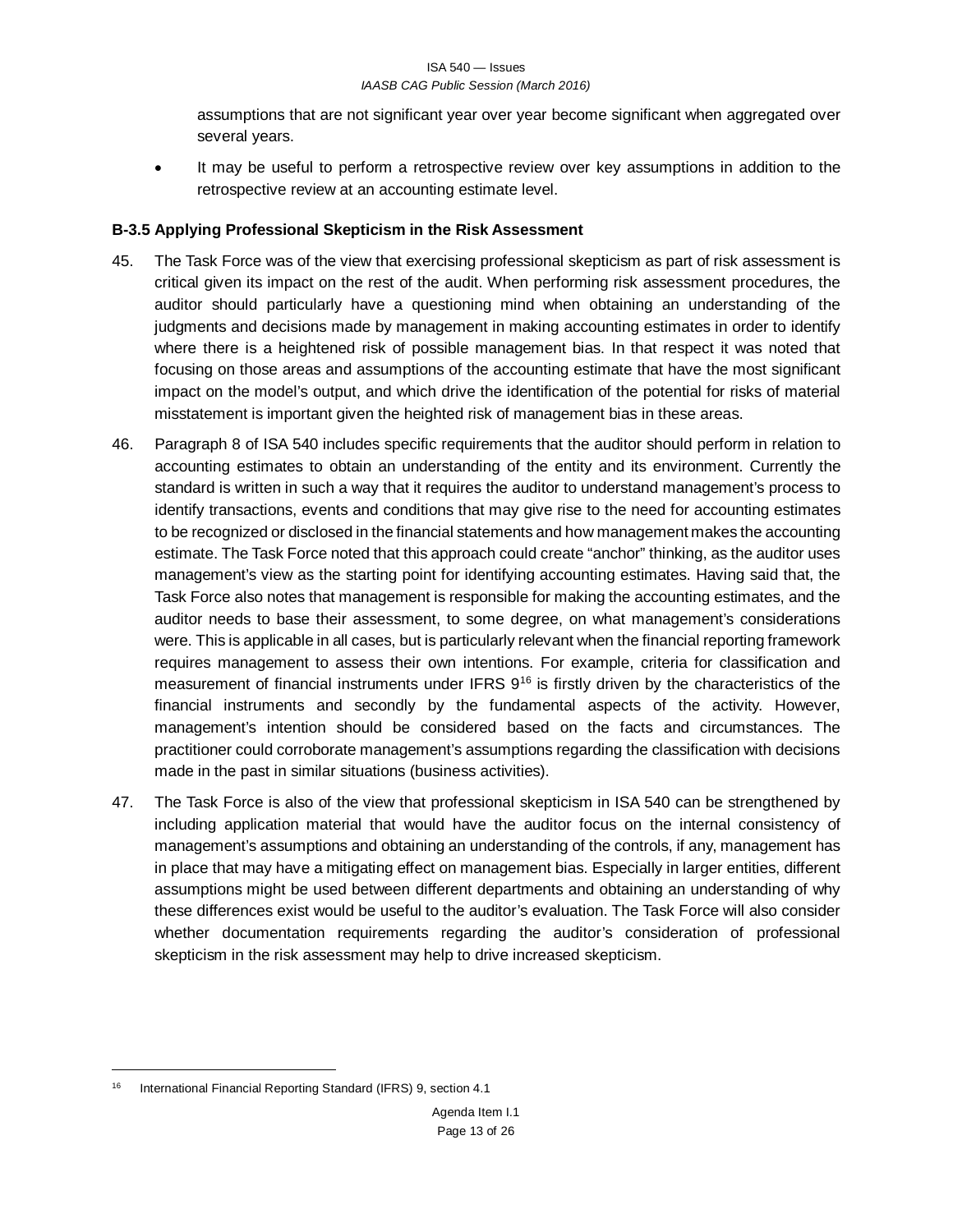## **Matter for IAASB CAG Consideration**

6. The IAASB CAG is asked to provide views on the discussion on the risk assessment and related activities in light of the discussion above and the draft amendments to paragraph 8 and 8A.

# **Section B-4: Identification and Assessment of the Risk of Material Misstatement**

- 48. In identifying and assessing the risks of material misstatement, as required by ISA 315 (Revised), the auditor is required to evaluate the degree of estimation uncertainty associated with an accounting estimate[.17](#page-13-0) Based on this, the auditor is then required to determine whether, in the auditor's judgment, any of those accounting estimates that have been identified as having high estimation uncertainty give rise to significant risks.<sup>[18](#page-13-1)</sup>
- 49. The Task Force discussed whether the demarcation of the work effort between significant risks and non-significant risks as it currently exists under ISA 540 is sufficient for the audit of accounting estimates as it recognized that only a limited number of accounting estimates will be identified as having risks of material misstatement that are significant risks. It was also noted through outreach activities by the Task Force, discussion within the Task Force and by some regulators that many auditors may not identify more than a few significant risks regardless of the complexity of the entity they are auditing.
- 50. Some of the Task Force members are of the view that the increase in risk, and the related responses to assessed risks, should be more continuous and the Task Force discussed how, under the current risk assessment and identification model, this could be incorporated. See also section B-5.

## **B-4.1 Evaluation of the Degree of Estimation Uncertainty**

- 51. The Task Force discussed whether the requirements and guidance in ISA 540 are sufficient to facilitate identification and assessment of estimation uncertainty at an appropriately granular level and whether more guidance could be helpful. The Task Force therefore considered whether some of the guidance in paragraph A45 could be elevated to a requirement to emphasize the factors that the auditor has to take into account in the evaluation of the degree of estimation uncertainty. The Task Force discussed the initial drafting of paragraph 10 of ISA 540 as included in the text box below, recognizing that it would also require the drafting of additional application material.
	- 10. In identifying and assessing the risks of material misstatement, as required by ISA 315  $(Revised)$ ,<sup>[19](#page-13-2)</sup> the auditor shall evaluate the degree of estimation uncertainty associated with an accounting estimate. In doing so, the auditor shall take into account the following factors: (Ref: Para. A45–A46)
		- (a) The extent to which the accounting estimate, including management's decisions regarding the selection of methods, data, and assumptions, depends on judgment and is susceptible to management bias.

<span id="page-13-0"></span><sup>17</sup> ISA 540, paragraph 10

<span id="page-13-1"></span> $18$  ISA 540, paragraph 11

<span id="page-13-2"></span><sup>19</sup> ISA 315 (Revised), paragraph 25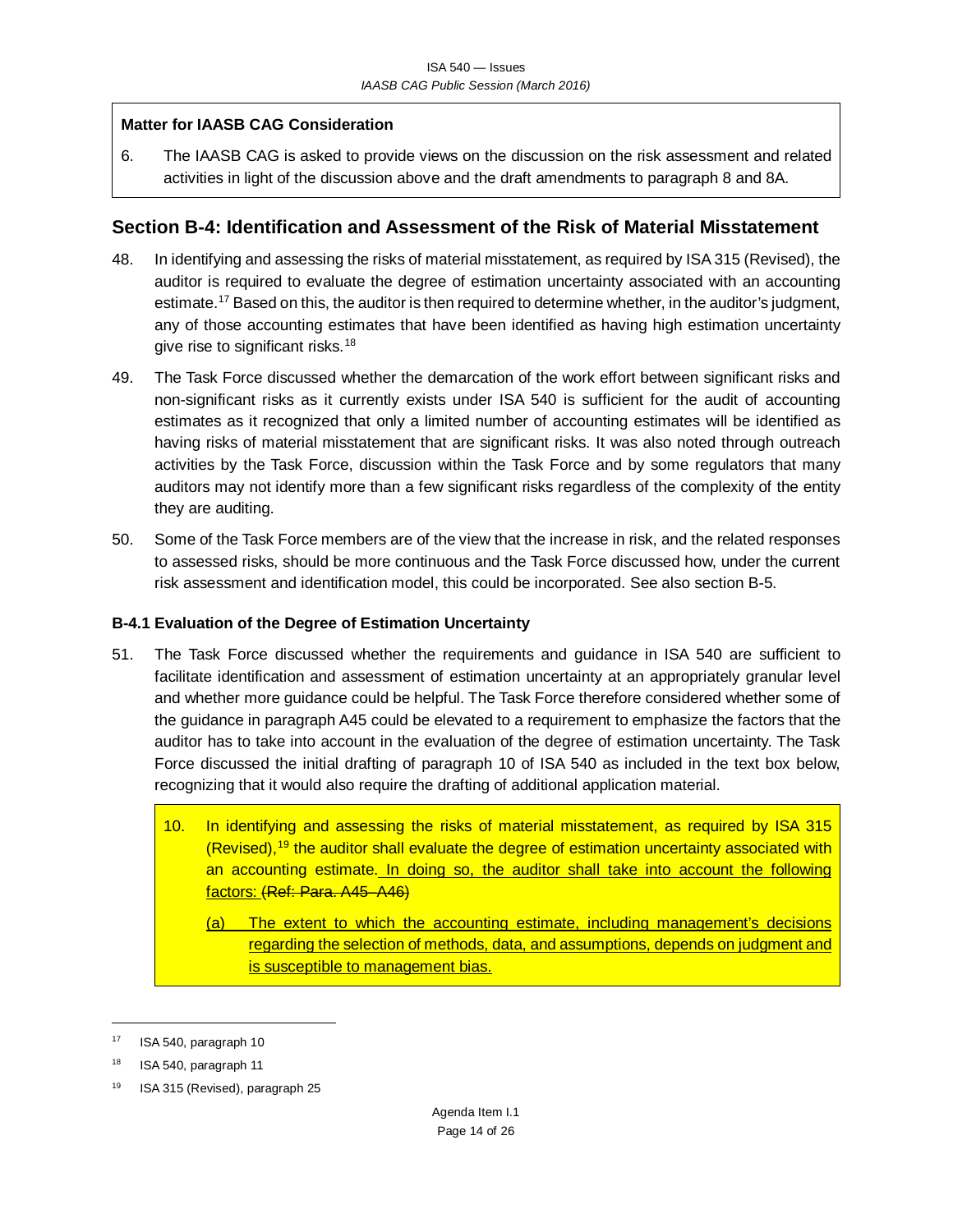- (b) The sensitivity of the accounting estimate to changes in data sources or assumptions. (c) The existence and use of recognized measurement techniques. (d) The length of the forecast period, and the relevance and reliability of data drawn from past events to forecast future events. (e) The availability of relevant and reliable data from internal and external sources. (f) The extent to which the accounting estimate is based on observable or unobservable inputs. (g) Whether alternative methods, data, or assumptions could have a material effect on the accounting estimate by varying the method, data, or assumptions used in management's model. (Ref: TBA)
- 52. Application material will be needed to further explain the factors noted above and the interrelationships (if any).

# **B-4.2 Link Between Accounting Estimates with High Estimation Uncertainty and the Existence of a Significant Risk of Material Misstatement**

- 53. The ISA Implementation Monitoring Findings report and the Task Force's outreach highlighted that some respondents were of the view that a stronger link needs to be made between accounting estimates with a high degree of estimation uncertainty and the existence of a significant risk. The Task Force therefore discussed options for how this could be incorporated in ISA 540:
	- Include a rebuttable presumption in ISA 540 that all accounting estimates with a high estimation uncertainty give rise to one or more significant risks. Adding a rebuttable presumption would strengthen the relationship between accounting estimates with a high degree of estimation uncertainty and the existence of a significant risk but it was also noted that, in practice, rebuttable presumptions are often rebutted.
	- Identify more accounting estimates with a high estimation uncertainty as containing one or more significant risks by adding further application material regarding when risks of material misstatement related to accounting estimates are likely to be significant risks. See also section B-4.3 which discusses if factors beyond estimation uncertainty should be included to identify significant risks.

The Task Force will further discuss these options. The Task Force notes that the need for, and importance of, these options depends largely on decisions made about the scope and scalability of ISA 540.

# **B-4.3 Factors Beyond Estimation Uncertainty to Identify Significant Risks**

54. Paragraph 11 of ISA 540 states that the auditor 'shall determine whether, in the auditor's judgment, any of those accounting estimates that have been identified as having high estimation uncertainty give rise to significant risks.' Outreach conducted by the Task Force indicated that some stakeholders were of the view that ISA 540 can be strengthened by highlighting in the application material that the auditor should take into account the general principles of identifying accounting estimates as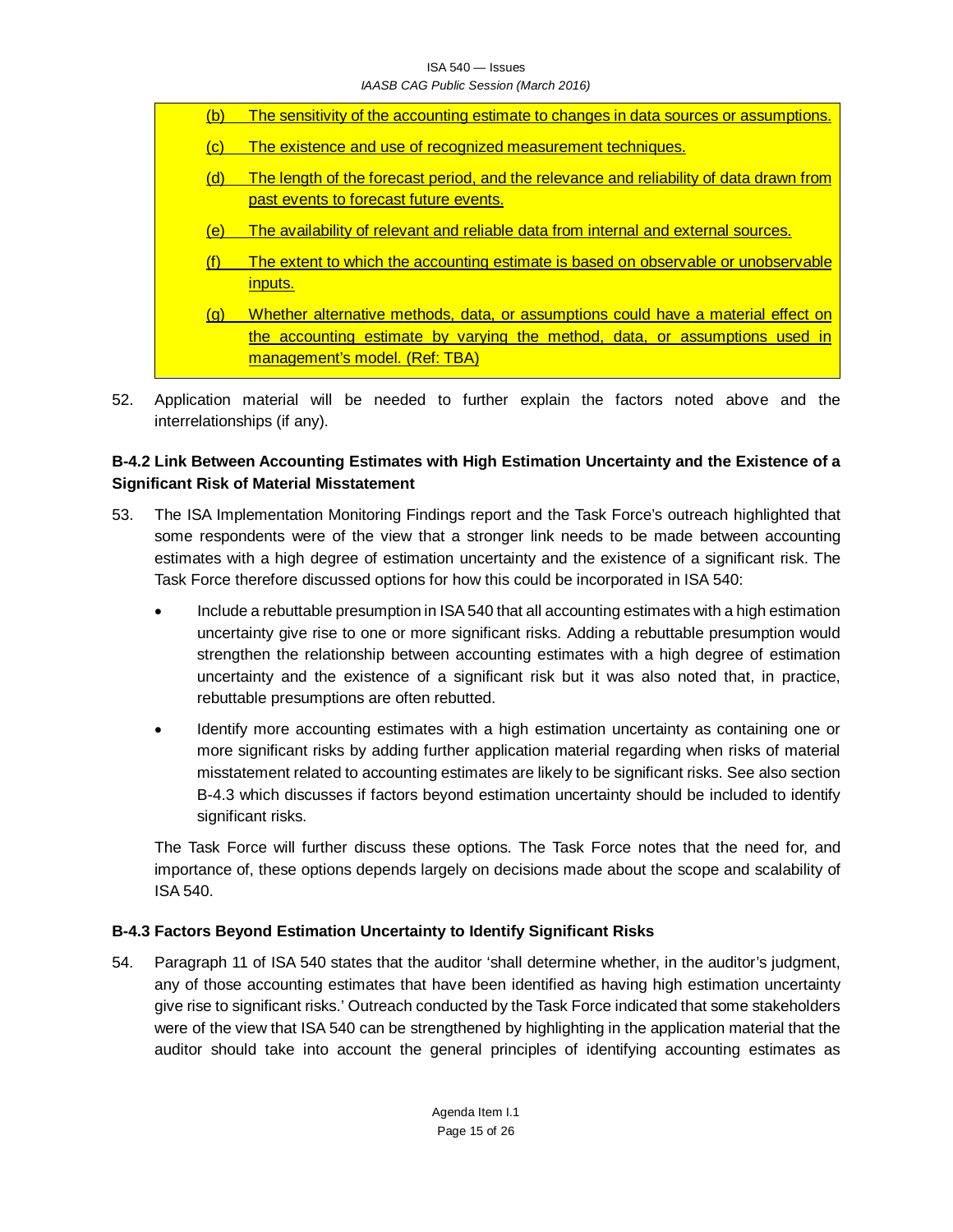described in ISA 315 (Revised)<sup>[20](#page-15-0)</sup> when identifying significant risks. Application material could highlight specific matters related to accounting estimates, like complex processes, that might give rise to significant risks.

## **B-4.4 Communication with Those Charged with Governance and Regulators**

55. ISA 540 does not include specific guidance about the communication of accounting estimates that have a high estimation uncertainty and that may give rise to a significant risk with TCWG or regulators. Based on the outreach performed the Task Force is of the view that application material similar to paragraph 145 of IAPN 1000, could be useful. This paragraph states that in some industries, like the banking and insurance industry, communication with regulators might be beneficial or is mandatory based on local laws and regulations. This guidance could be used as a hook for a future IAPN on the relationship between the financial institution's regulatory supervisor and the external auditor. In addition conforming amendments could be made to ISA 260 (Revised) $^{21}$  $^{21}$  $^{21}$  to include ISA 540 in Appendix 2 of ISA 260 (Revised).<sup>[22](#page-15-2)</sup> The Task Force will also consider whether the requirements in AS16<sup>23</sup> to communicate with TCWG regarding "critical accounting estimates" may be useful.

## **Matter for IAASB CAG Consideration**

7. The IAASB CAG is asked to provide views on the discussion on the identification and assessment of the risks of material misstatement for accounting estimates in light of the discussion above and the draft amendments to paragraph 10.

# **Section B-5: Response to identified Risks of Material Misstatement**

## **B-5.1 Work Effort on Accounting Estimates**

- 56. ISA 540 requires the auditor to perform additional procedures to respond to the identified risk of material misstatement for accounting estimates that give rise to a significant risk. Paragraph 13 of ISA 540 requires the auditor to apply one or more procedures from a list of four procedures. Additional requirements are included in paragraph 15 through 17 of ISA 540 for accounting estimates that give rise to a significant risk.
- 57. As noted in Section B-4, accordingly to the Task Force's outreach, some auditors identify only a limited number of significant risks regardless of the complexity of the entity they are auditing. Especially in larger entities there could be several accounting estimates that do not have risks of material misstatement determined to be significant risks, but nevertheless may require a more robust response to address the identified risks of material misstatement than other accounting estimates. As the ISA 315 Working Group just started its deliberations the Task Force did not want to prejudge the conclusions of that working group. Therefore, the Task Force discussed the following options that link the work effort closer to the identified risks of material misstatement:

<span id="page-15-0"></span><sup>&</sup>lt;sup>20</sup> ISA 315 (Revised), paragraph  $26(a)$ , A128 and Appendix 2

<span id="page-15-1"></span><sup>21</sup> ISA 260 (Revised), *Communication with Those Charged with Governance*

<span id="page-15-2"></span><sup>&</sup>lt;sup>22</sup> Appendix 2 of ISA 260 (Revised) includes specific matters that could be communicated to TCWG for accounting estimates that are significant.

<span id="page-15-3"></span><sup>23</sup> pcaobus.org/Standards/Auditing/pages/auditing\_standard\_16.aspx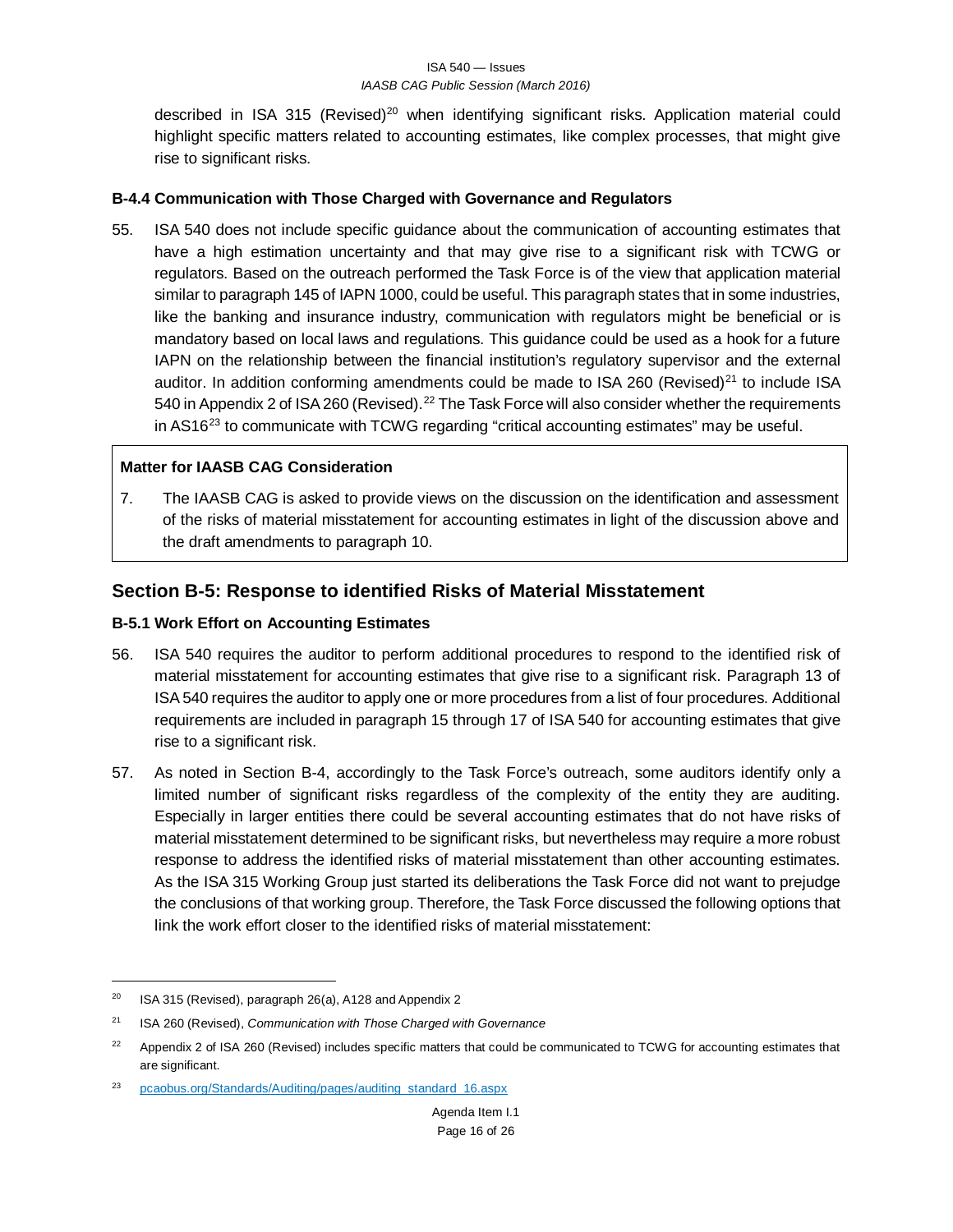- Emphasize more prominently in paragraph 13 that the procedures to be performed by the auditor are scalable depending on risk of material misstatement associated with the accounting estimate. It was noted in the outreach performed that inconsistencies exist between the level of estimation uncertainty and the nature of procedures performed to appropriately address the estimation uncertainty. This emphasis could be done by highlighting in the requirements that the auditor needs to obtain more persuasive audit evidence for those risks of material misstatement that are "higher", and performing a combination of the procedures listed in paragraph 13, or alternative procedures, until sufficient appropriate audit evidence has been obtained to address the risk.
- Link the work effort required by the auditor on accounting estimates to estimation uncertainty and the complexity involved in making the accounting estimate instead of significant risks. Taking into account the proposed changes in the scope of ISA 540, it is possible to carve out accounting estimates with a low estimation uncertainty from ISA 540 (see section B-1.2). For accounting estimates with moderate or high estimation uncertainty, the auditor needs to apply the procedures as required by the revised requirement 12 and 13 and additional procedures for accounting estimates that have a high estimation uncertainty.
- 58. Under both options the Task Force was of the view paragraphs 12 and 13 of ISA 540 should be more granular and be more like a menu of options that the auditor must consider performing in response to the assessed risk of material misstatement. The Task Force discussed several options including:
	- Explaining the difference between paragraph 8 and 13(b) and 15. The Task Force was of the view that the difference between the two requirements might be too subtle as paragraph 8 requires the auditor to "obtain an understanding" of several factors with respect to accounting estimates, while paragraph 13(b) requires the auditor "to evaluate" how management made the accounting estimate and the data it is based on. The Task Force was of the view that ISA 540 could be enhanced by explaining what the purpose is of the word "evaluate" in auditing accounting estimates.
	- The Task Force was of the view that the auditor should evaluate, for accounting estimates within the scope of ISA 540 that the method of measurement is appropriate in the circumstances and evaluate that the assumptions used by management are reasonable in light of the measurement objectives. The combination of obtaining an understanding and evaluating the accounting estimate should provide the auditor with a clear steer to determine which procedures to perform to test the accounting estimate. The proposed changes would lead to requirements in paragraph 8, 12 and 13 requiring the practitioner to, respectively, obtain an understanding of the accounting estimate, evaluate the accounting estimate, and test the accounting estimate.
- 59. The Task Force also discussed whether the procedures as included in paragraph 13 are still sufficient for today's audit environment. For example, outreach indicated that, in some cases, auditors put their own assumptions through management's model to assess what the impact would be of different assumptions on the accounting estimate. The Task Force was therefore of the view that it would be useful to add, in addition to paragraph 13(a)-(d) in ISA 540, the following options for procedures in paragraph 13:
	- Develop an independent point estimate or range for a key data or assumption to challenge management's choice of the key data or assumption.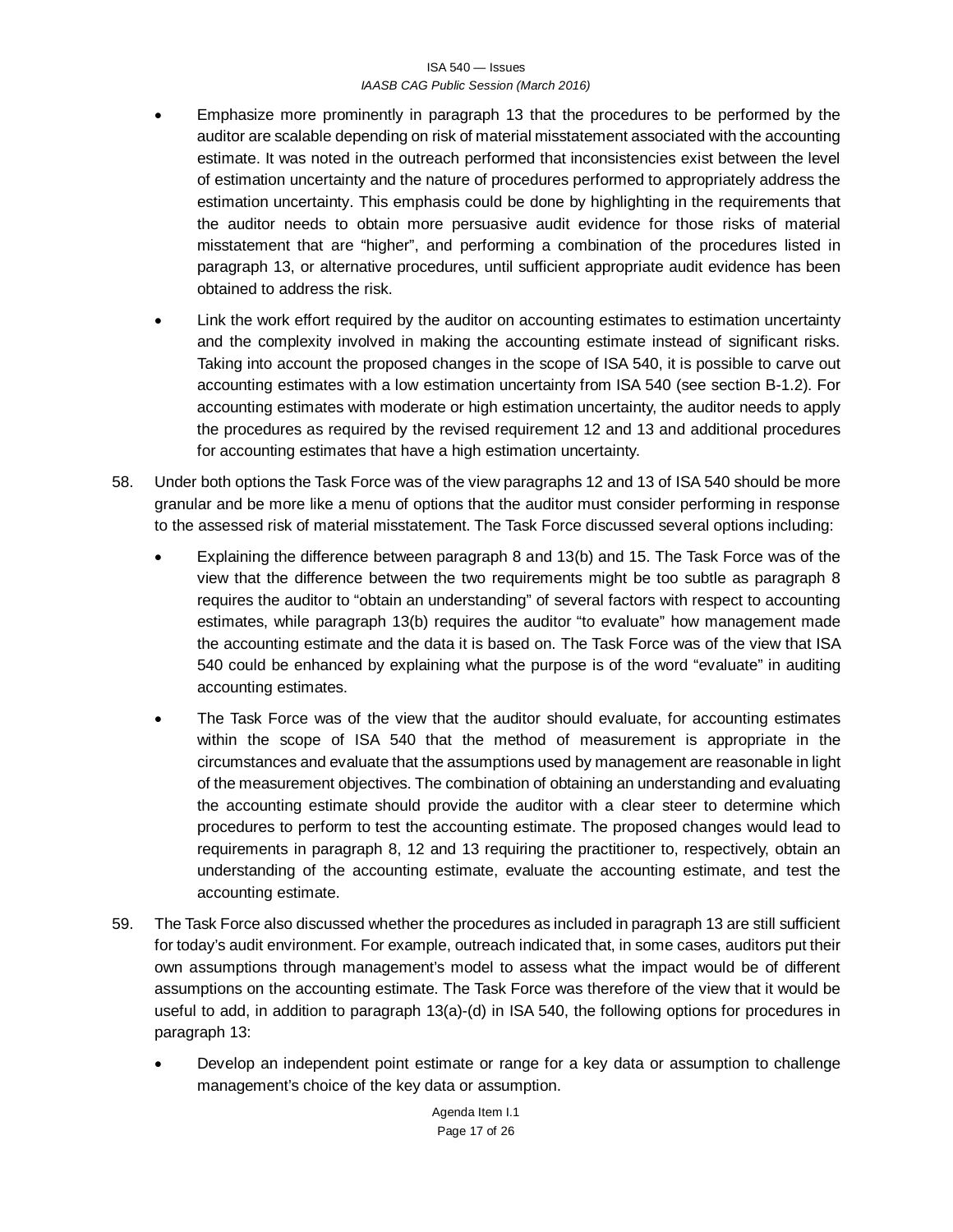If management use a third-party in making the accounting estimate, testing the operating effectiveness of controls, including controls at the entity or at the third party that may have the effect of mitigating management bias, together with appropriate substantive procedures.

## **B-5.2 Auditor Developed Ranges and Point Estimates**

- 60. ISA 540 has an optional procedure for the auditor to develop a range or point estimate to evaluate management's point estimate (see paragraphs 13(d) and A87-A91 of ISA 540). From the Task Force's outreach, it is clear that, in some circumstances, auditors do not choose to develop a point estimate or range because:
	- a) The modelling of the estimate to develop a point estimate or range would not be a possible method of evaluating management's point estimate due to the complexity of the model and the need for extensive systems to support the development of the model; and
	- b) The result of the auditor's modelling process may not be helpful in evaluating management's model due to the wide variations of outcomes that can result from small changes to inputs.
- 61. The discussions in the Task Force focused in first instance on the conceptual idea of ranges. It was noted that ISA 540 requires that the range encompass all reasonable outcomes – and, to some, this implies that any point estimate within this range is acceptable from an audit perspective. It is noted that paragraph 21 of ISA 540 requires the auditor to review the judgments and decisions made by management in making the accounting estimates to identify whether there are indicators of management bias – and one indication of management bias may be if accounting estimates are consistently at one end of the auditor's range of reasonable outcomes.
- 62. The Task Force also discussed how the auditor should assess a difference between management's point estimate and the auditor's range. The guidance in paragraph A94 of ISA 540 addresses this matter but it could be strengthened to more clearly identify what the auditor should do in situations when management's point estimate falls within the range that the auditor's considers to be reasonable. This would be particularly critical in areas where the accounting estimates has a reasonable range that is higher than performance materiality due to a high level of estimation uncertainty.

## *Management Addressing Estimation Uncertainty*

- 63. Paragraph 15(a) requires the auditor, for accounting estimates that give rise to a significant risk, to evaluate how management has considered alternative assumptions or outcomes, and why management has rejected them, or how management has otherwise addressed estimation uncertainty in making the accounting estimate. If, in the auditor's judgement, management has not adequately addressed the effects of estimation uncertainty, paragraph 16 requires the auditor, if considered necessary, to develop a range with which to evaluate the reasonableness of the accounting estimate.
- 64. The Task Force notes that the requirement to develop a range, if considered necessary, may be difficult for the reasons noted in paragraph 60 above. Accordingly, the Task Force believes that further work is needed to identify what factors the auditor should consider in deciding whether management has adequately addressed estimation uncertainty and how the use of a skeptical mindset can be promoted in this area. The Task Force also notes that, subject to further discussion by the Task Force, the obligation to develop a range could also be broadened to include alternative procedures that may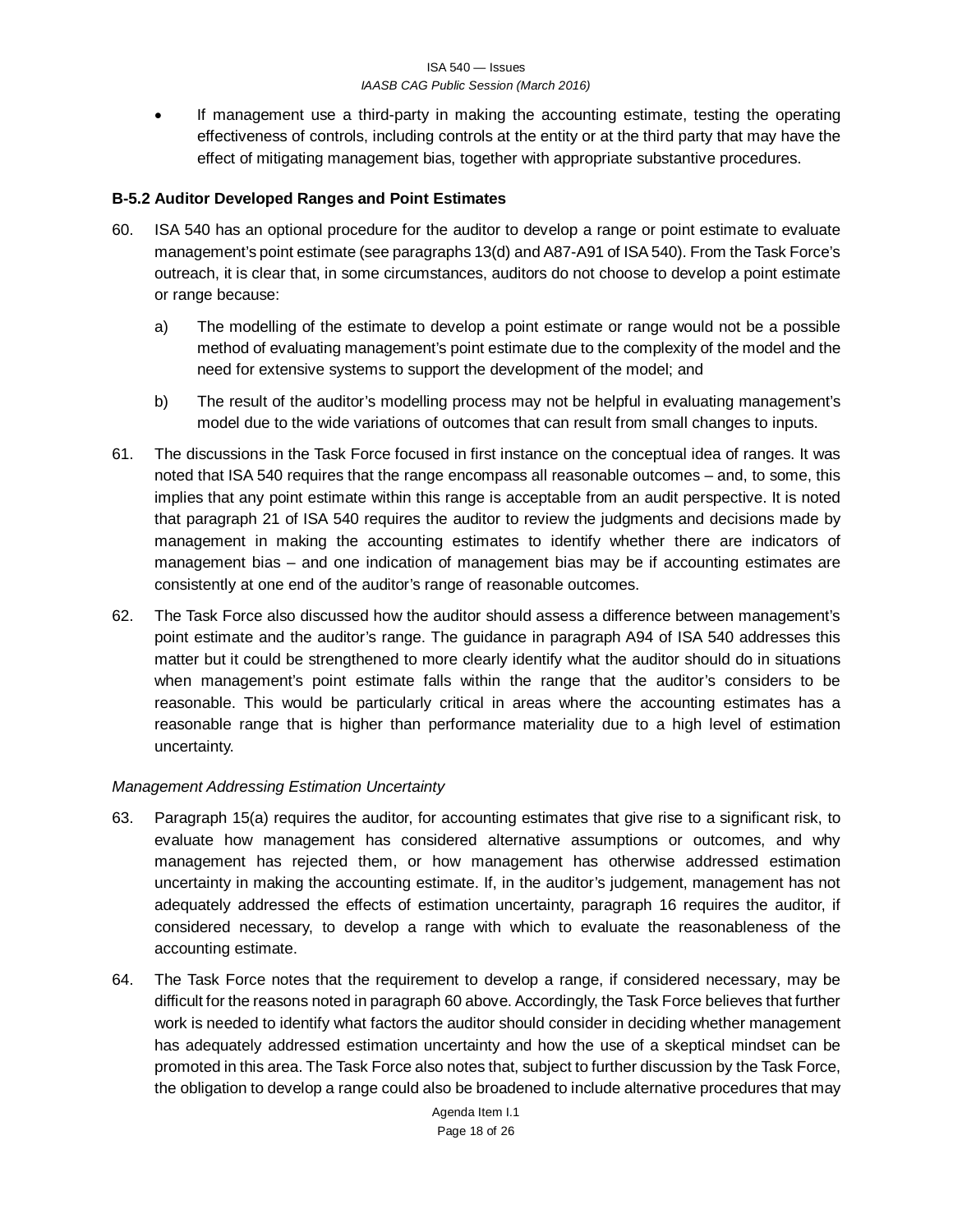achieve the same objective. The Task Force notes that estimation uncertainty may be largely addressed in management's disclosures and, therefore, a greater focus by the auditor on the related disclosures may be necessary.

## *Disclosures*

65. Task Force discussions highlighted that disclosures are of particular importance when dealing with accounting estimates with high estimation uncertainty, as disclosures regarding such accounting estimates are critical to users' understanding of the estimation uncertainty. See section B-6.2 for more information about the Task Forces' discussion on disclosures.

## **B-5.3 Professional Skepticism**

- 66. The Task Force discussed several options of how to enhance a skeptical mindset in the response to the assessed risks of material misstatement of an accounting estimate. One of the options discussed would be to add a new requirement in which the auditor needs to consider whether, in addition to the procedures in paragraphs 13–17, additional procedures are necessary to retain an attitude of professional skepticism, including when assessing contrary or inconsistent evidence. The additional requirement could be a reminder for auditors to maintain a skeptical mindset but it was also noted that professional skepticism is not created through a new requirement.
- 67. The Task Force discussed the initial drafting of paragraph 13 as included in the text box below, recognizing that it would also require the drafting of additional application material.
	- 13. In responding to the assessed risks of material misstatement, as required by ISA 330, $^{24}$  $^{24}$  $^{24}$  and based on the auditor's understanding of how management makes the accounting estimate, the auditor shall design and perform procedures responsive to the assessed risk of material misstatement, taking account of the nature of the accounting estimate recognizing that accounting estimates with higher estimation uncertainty require more persuasive audit evidence to be obtained to respond to the assessed risk of material misstatement. The auditor shall continue to accumulate audit evidence through performing these procedures (or alternative procedures that, in the auditor's professional judgement, are necessary to obtain sufficient appropriate audit evidence), until sufficient appropriate audit evidence has been obtained with respect to the accounting estimate: (Ref: Para. A59– A61)
		- (d) Develop a point estimate or a range, either of the accounting estimate or of an element of the accounting estimate, to evaluate management's point estimate. For this purpose: (Ref: Para. A87–A91)
			- (i) If the auditor uses assumptions or methods that differ from management's, the auditor shall obtain an understanding of management's assumptions or methods sufficient to establish that the auditor's point estimate or range takes into account relevant variables and to evaluate any significant differences from management's point estimate. (Ref: Para. A92)
			- (ii) If the auditor concludes that it is appropriate to use a range, the auditor shall

<span id="page-18-0"></span> $24$  ISA 330, paragraph 5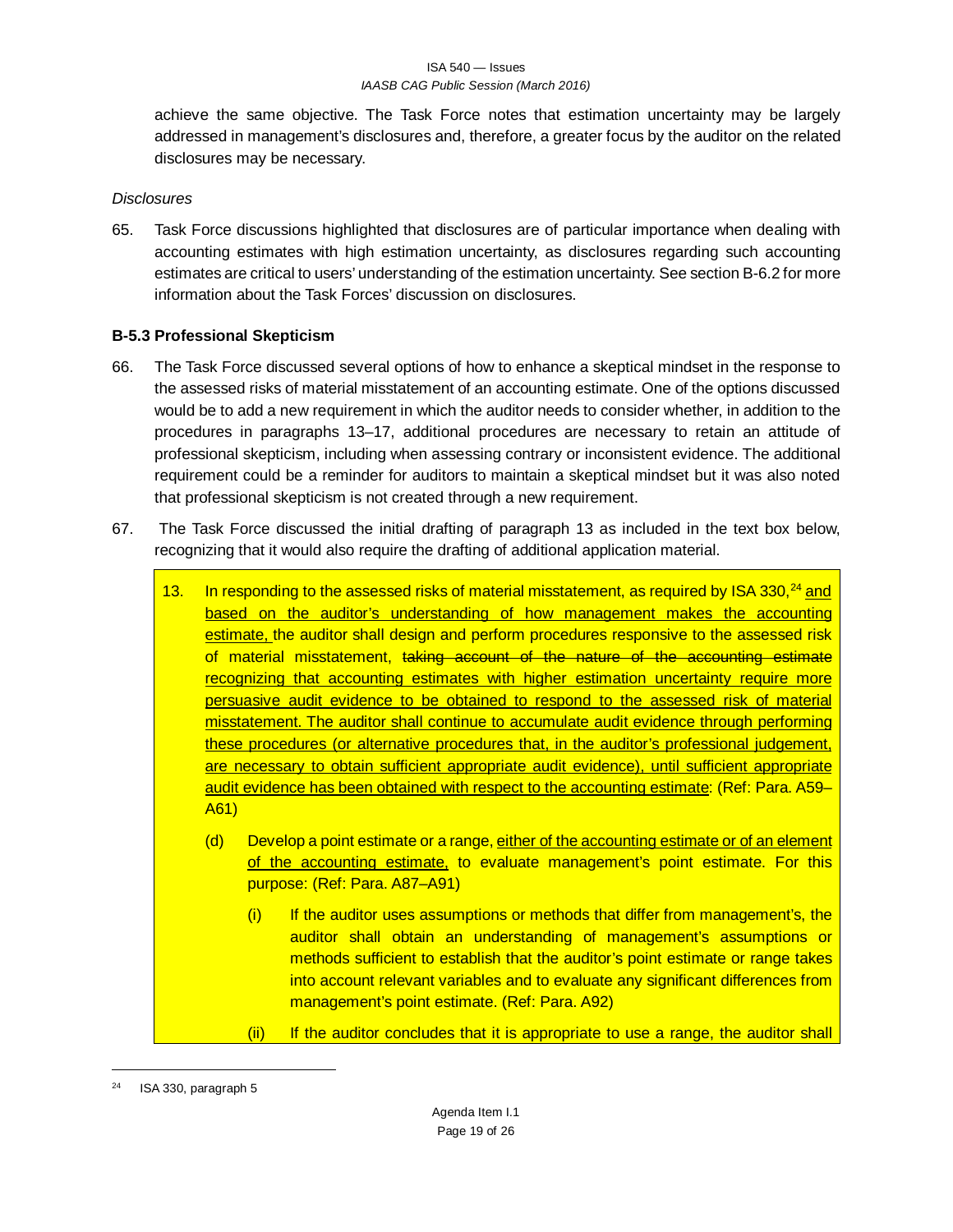|                                                                       |                                                                                                                                                                                                                                                                                                                                                                                                          |                                                                                                                                                                                                                                          | narrow the range, based on audit evidence available, until all outcomes within<br>the range are considered reasonable. (Ref: Para. A93-A95)                                                                                                                                                              |
|-----------------------------------------------------------------------|----------------------------------------------------------------------------------------------------------------------------------------------------------------------------------------------------------------------------------------------------------------------------------------------------------------------------------------------------------------------------------------------------------|------------------------------------------------------------------------------------------------------------------------------------------------------------------------------------------------------------------------------------------|----------------------------------------------------------------------------------------------------------------------------------------------------------------------------------------------------------------------------------------------------------------------------------------------------------|
|                                                                       |                                                                                                                                                                                                                                                                                                                                                                                                          |                                                                                                                                                                                                                                          | (new1) Develop an independent point estimate or range for key data or assumption to<br>challenge management's choice of the key data or assumption. (Ref: TBA)                                                                                                                                           |
|                                                                       |                                                                                                                                                                                                                                                                                                                                                                                                          | (b)                                                                                                                                                                                                                                      | Test how management made the accounting estimate and the data on which it is<br>based. In doing so, the auditor shall evaluate challenge whether: (Ref: Para. A68-<br>A70)                                                                                                                               |
|                                                                       |                                                                                                                                                                                                                                                                                                                                                                                                          |                                                                                                                                                                                                                                          | (i)<br>The method of measurement used is appropriate in the circumstances; and<br>(Ref: Para. A71-A76)                                                                                                                                                                                                   |
|                                                                       |                                                                                                                                                                                                                                                                                                                                                                                                          |                                                                                                                                                                                                                                          | (ii)<br>The assumptions used by management are reasonable in light of the<br>measurement objectives of the applicable financial reporting framework. (Ref:<br>Para. A77-A83)                                                                                                                             |
|                                                                       |                                                                                                                                                                                                                                                                                                                                                                                                          | (c)                                                                                                                                                                                                                                      | Test the operating effectiveness of the controls, including controls which may affect<br>management bias, over how management made the accounting estimate, together<br>with appropriate substantive procedures. (Ref: Para. A84-A86)                                                                    |
|                                                                       |                                                                                                                                                                                                                                                                                                                                                                                                          | (new2)                                                                                                                                                                                                                                   | If management use a third-party in making the accounting estimate, testing the<br>operating effectiveness of controls, including controls at the entity or at the third party<br>that may have the effect of mitigating management bias, together with appropriate<br>substantive procedures. (Ref: TBA) |
|                                                                       |                                                                                                                                                                                                                                                                                                                                                                                                          | (a)                                                                                                                                                                                                                                      | Determine whether events occurring up to the date of the auditor's report provide audit<br>evidence regarding the accounting estimate. (Ref: Para. A62-A67)                                                                                                                                              |
|                                                                       | In determining the matters identified in paragraph 12 or in responding to the assessed risks<br>14.<br>of material misstatement in accordance with paragraph 13, the auditor shall consider<br>whether specialized skills or knowledge in relation to one or more aspects of the accounting<br>estimates are required in order to obtain sufficient appropriate audit evidence. (Ref: Para.<br>A96-A101) |                                                                                                                                                                                                                                          |                                                                                                                                                                                                                                                                                                          |
| <b>Further Substantive Procedures to Respond to Significant Risks</b> |                                                                                                                                                                                                                                                                                                                                                                                                          |                                                                                                                                                                                                                                          |                                                                                                                                                                                                                                                                                                          |
|                                                                       |                                                                                                                                                                                                                                                                                                                                                                                                          |                                                                                                                                                                                                                                          | <b>Estimation Uncertainty</b>                                                                                                                                                                                                                                                                            |
|                                                                       | 15.                                                                                                                                                                                                                                                                                                                                                                                                      | For accounting estimates that give rise to significant risks, in addition to other substantive<br>procedures performed to meet the requirements of ISA 330, <sup>25</sup> the auditor shall evaluate the<br>following: (Ref: Para. A102) |                                                                                                                                                                                                                                                                                                          |
|                                                                       |                                                                                                                                                                                                                                                                                                                                                                                                          | (a)                                                                                                                                                                                                                                      | How management has considered alternative assumptions or outcomes, and why it<br>has rejected them, or how management has otherwise addressed estimation<br>uncertainty in making the accounting estimate. (Ref: Para. A103-A106)                                                                        |
|                                                                       |                                                                                                                                                                                                                                                                                                                                                                                                          | (b)                                                                                                                                                                                                                                      | Whether the significant assumptions used by management are reasonable. (Ref:<br>Para. A107-A109)                                                                                                                                                                                                         |

<span id="page-19-0"></span><sup>25</sup> ISA 330, paragraph 18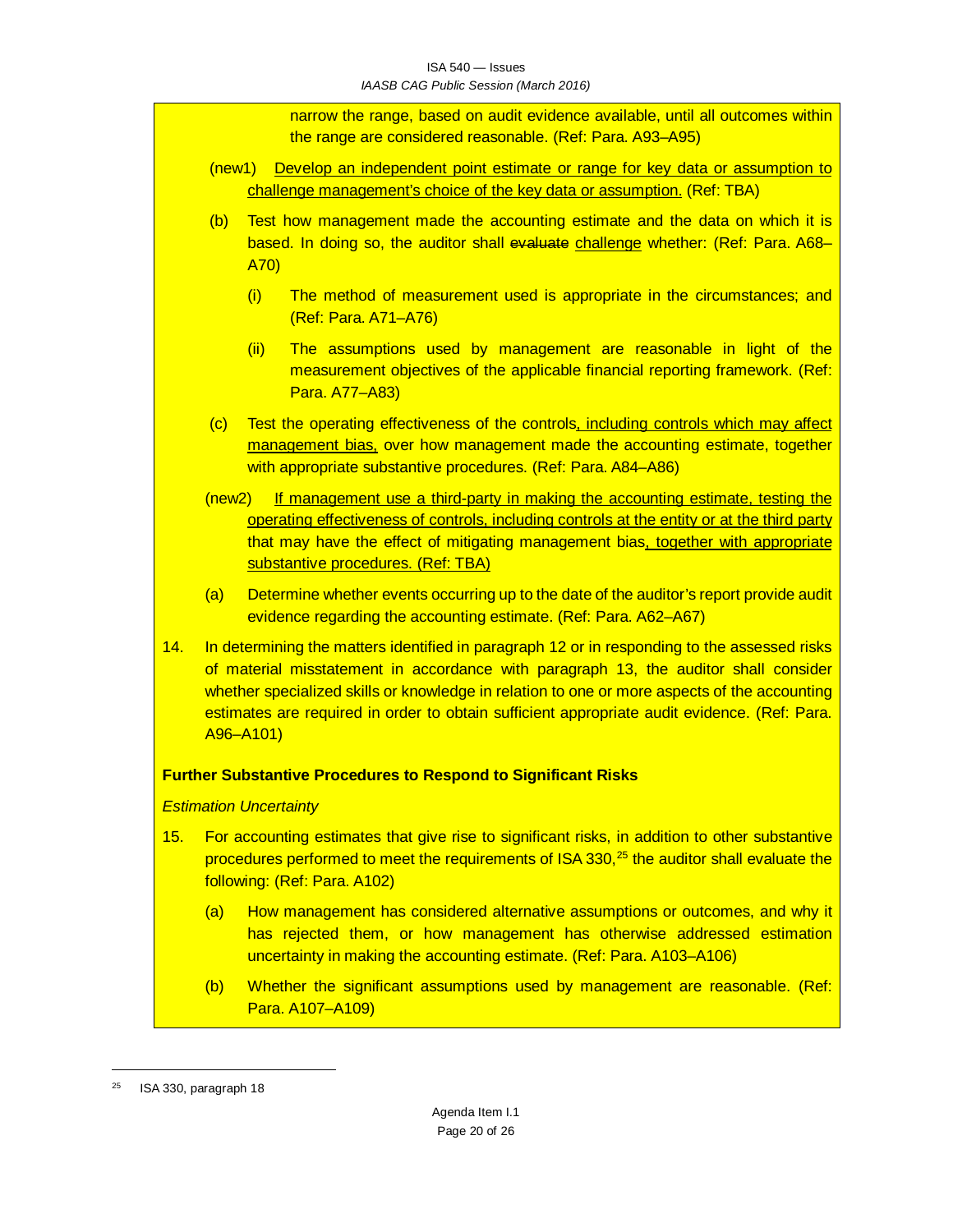- (c) Where relevant to the reasonableness of the significant assumptions used by management or the appropriate application of the applicable financial reporting framework, management's intent to carry out specific courses of action and its ability to do so. (Ref: Para. A110)
- 16. If, in the auditor's judgment, management has not adequately addressed the effects of estimation uncertainty on the accounting estimates that give rise to significant risks, the auditor shall, if considered necessary, develop a range with which to evaluate the reasonableness of the accounting estimate. (Ref: Para. A111–A112)

# **Matters for IAASB CAG Consideration**

- 8. The IAASB CAG is asked to comment on the discussion above, particularly:
	- a. Whether the options that link the work effort closer to the identified risks of material misstatement should be further investigated?
	- b. Whether the IAASB CAG believes that the development of ranges is always a useful way of obtaining sufficient appropriate audit evidence, in light of the concerns noted by auditors?
	- c. Whether the requirement in paragraph 16 could be altered to include alternative procedures to developing a range?
- 9. The IAASB CAG is asked to provide views on the draft amendments to paragraph 12 and 13 and new requirement 13A.

# **Section B-6: Other considerations**

# **B-6.1 Using the Work of Others**

## *Third-Party Data Sources*

- 68. The Task Force discussed the use of third-party data sources, such as those management may use to obtain data on prices, market data, market participant assumptions, and economic data, amongst other things.
- 69. The use of third-party data sources has been an area where the IAASB has considered the issuance of requirements and application material since the issuance of IAPN 1000 in 2011. When IAPN 1000, which includes some guidance on an entity's use of a third-party data source, was approved the IAPN 1000 Task Force acknowledged that amendments to the application material in ISA 500 and ISA 540 may be needed relative to an entity's use of third-party data sources. At the time, the Task Force withdrew the proposed amendments in light of uncertainty about the circumstances surrounding the use of third-party data sources.
- 70. In this ISA 540 project, this matter was raised in the outreach performed by the 540 Task Force. Thirdparty data are used to either provide management with a number that management uses in making an accounting estimate or to verify a valuation or assumption that management uses. In some cases management may also use a third party's model to calculate an accounting estimate.
- 71. The Task Force is of the view that ISA 540 can be strengthened by including guidance about the auditor's work effort to evaluate whether the third-party's work is appropriate to use as audit evidence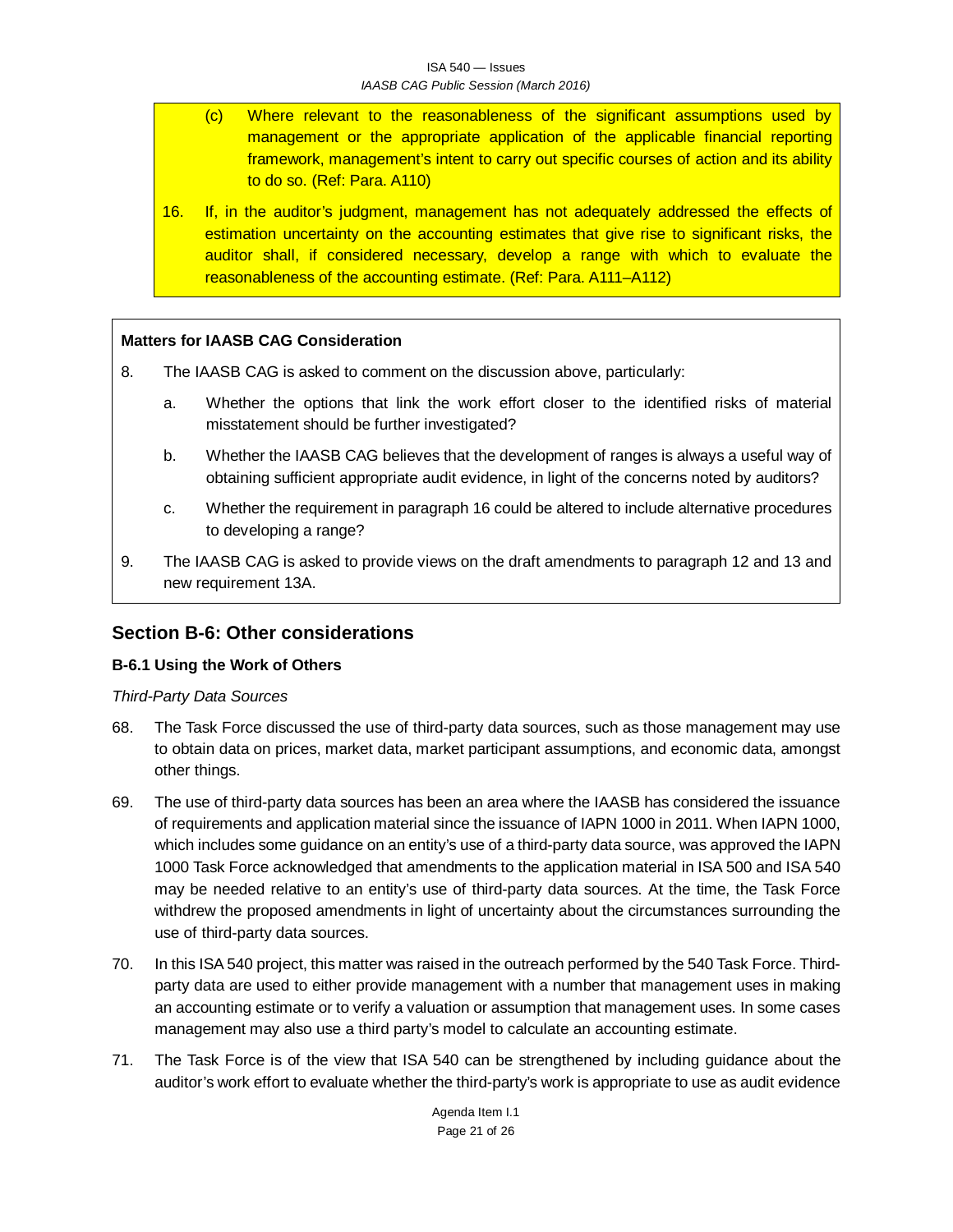for the relevant assertion, and the auditor's work effort thereon. The Task Force will take the following into account:

- The auditor needs to understand why and how management uses a third-party data service, as well as why management cannot or does not generate the prices itself. Through the understanding obtained the auditor might be able to better understand which procedures need to be performed in order to rely on the data received from the third-party.
- Third-party data sources often do not allow the auditor access to the systems, processes and algorithms used because of confidentiality issues.
- Data from third-party data services often has a relatively low chance of being affected by management bias as the third-party data sources provide the same prices for a large range of clients.
- The work effort of the auditor when the third-party data sources provide management with a price range and management selects one point in that range.
- Whether management has considered alternative data.

# **Matter for IAASB CAG Consideration**

10. The IAASB CAG is asked for its views on the inclusion of additional material on third-party data sources in ISA 540 and, where applicable, in ISA 500.

# *The Auditor's Use of the Work of Experts in Auditing Accounting Estimates*

- 72. In future Task Force discussions, the Task Force will explore whether the requirements and application material can be enhanced in relation to the work of experts when dealing with accounting estimates. This matter will be brought to a future IAASB meeting. For information, initial discussions have focused on, in the circumstance when the audit engagement involves highly complex accounting estimates, the level of competence and capabilities needed:
	- (a) By the engagement team in order to be able to obtain a sufficient understanding of the field of expertise of the auditor's expert and to evaluate the adequacy of the auditor's expert's work for the auditor's purposes; and
	- (b) By the engagement partner, in order to be able to be satisfied that the engagement team, and any auditor's experts who are not part of the engagement team, collectively have the appropriate competence and capabilities to: (i) perform the audit engagement in accordance with professional standards and applicable legal and regulatory requirements; and (ii) enable an auditor's report that is appropriate in the circumstances to be issued (see paragraph 14 of ISA 220).[26](#page-21-0)

# **B-6.2 Disclosure Considerations**

 $\overline{a}$ 

73. Paragraph 19 and 20 of ISA 540 include requirements in respect of disclosures related to accounting estimates. As discussed in section B-5.2 the Task Force is of the view that, given that disclosures can provide users an understanding of the estimation uncertainty, especially for accounting estimates

<span id="page-21-0"></span><sup>26</sup> ISA 220, *Quality Control for an Audit of Financial Statements*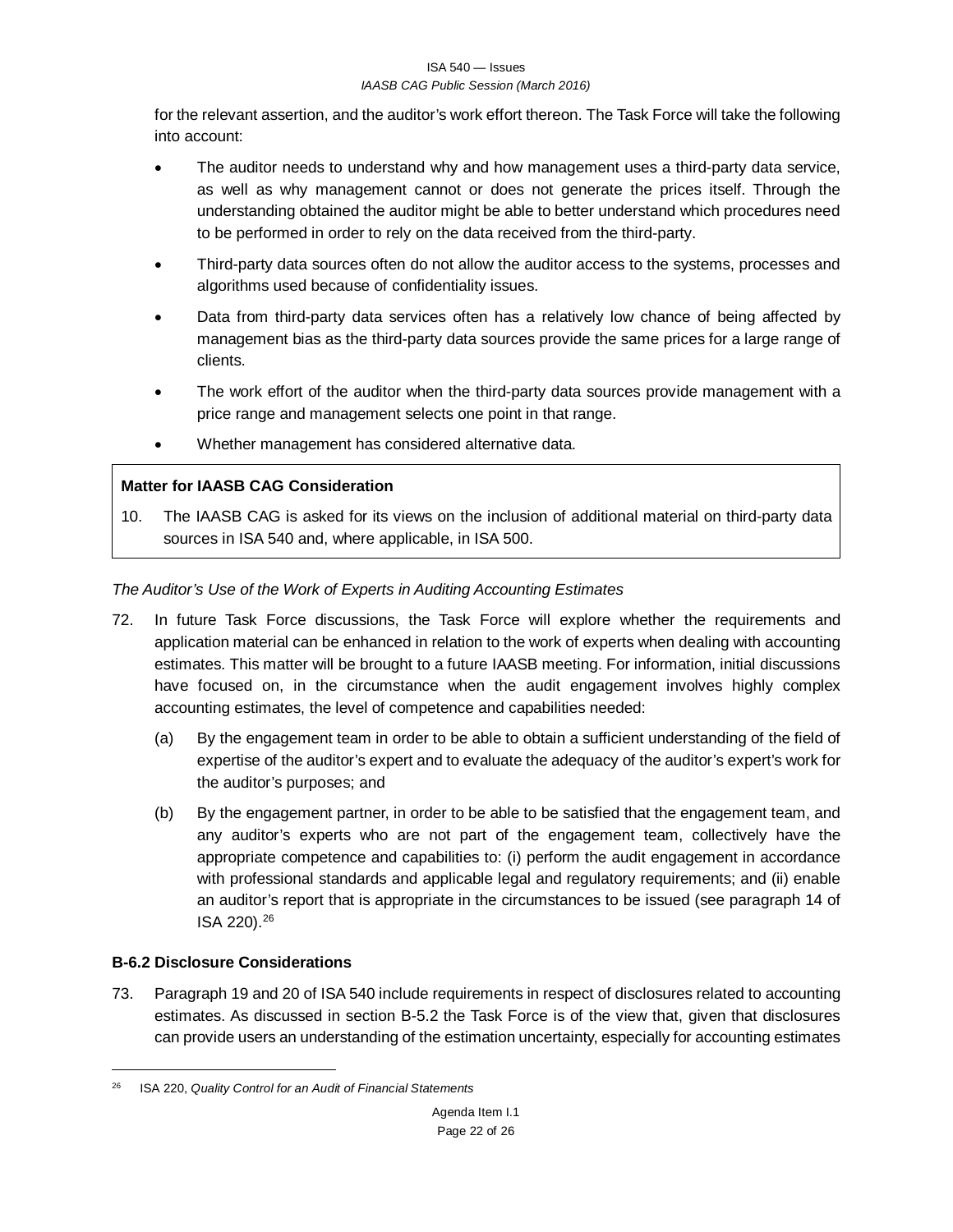with a high estimation uncertainty, the auditor's work effort on accounting estimate disclosures is critical to a high quality audit.

74. The Task Force discussed paragraph 20 of ISA 540, which requires the auditor to evaluate the adequacy of the disclosures of their estimation uncertainty in the financial statements in the context of the applicable financial reporting framework. Given the increased focus on disclosures of estimation uncertainty, the Task Force was of the view that ISA 540 could be strengthened by enhancing the auditor's work effort on disclosures, particularly for accounting estimates with high estimation uncertainty but also for accounting estimates more broadly.

# **Matter for IAASB CAG Consideration**

11. The IAASB CAG is asked for its views whether the auditor's work effort on disclosures related to accounting estimates (particularly for accounting estimates with high estimation uncertainty but also for accounting estimates more broadly) should be strengthened.

# **B-6.3 Auditor Reporting Implications**

- 75. With the new auditor reporting standards, including the requirement to communicate key audit matters, becoming effective for audits of financial statements for periods ending on or after December 15, 2016, auditors will soon have another option to highlight their work on accounting estimates, if it meets the definition of a key audit matter.
- 76. The Task Force discussed whether a new requirement or application material should be included in ISA 540 that would emphasize that accounting estimates with a high estimation uncertainty could be a key audit matter given its importance to the user's understanding of estimation uncertainty. However, it was also noted that accounting estimates with a high estimation uncertainty are already specifically mentioned in paragraph  $9(c)$  of ISA 701<sup>[27](#page-22-0)</sup> and that adding an additional requirement or application material could interfere with the chain of logic as described in ISA 701. The Task Force will consider this matter further in Q2, 2016.

# **Section C: Way Forward**

- 77. After the March 2016 meeting the Task Force will continue its deliberations on issues related to ISA 540. The discussion will include issues that have not been discussed till date including but not limited to:
	- Testing controls around the data that comes from systems that have traditionally not been part of the financial reporting process; and
	- The auditor's use of the work of experts in auditing accounting estimates.
- 78. The Task Force will also focus on drafting amended and new requirements and application material and continue to work on the issues that have been included in this paper. The Task Force will, at a later stage, determine whether non-authoritative guidance and support tools, such as IAPNs, Staff publications, project updates or other materials should be developed to address special audit considerations relevant to financial institutions to supplement the revisions to ISA 540 and oversee the development of the guidance material considered necessary.

<span id="page-22-0"></span><sup>27</sup> ISA 701, *Communicating Key Audit Matters in the Independent Auditor's Report*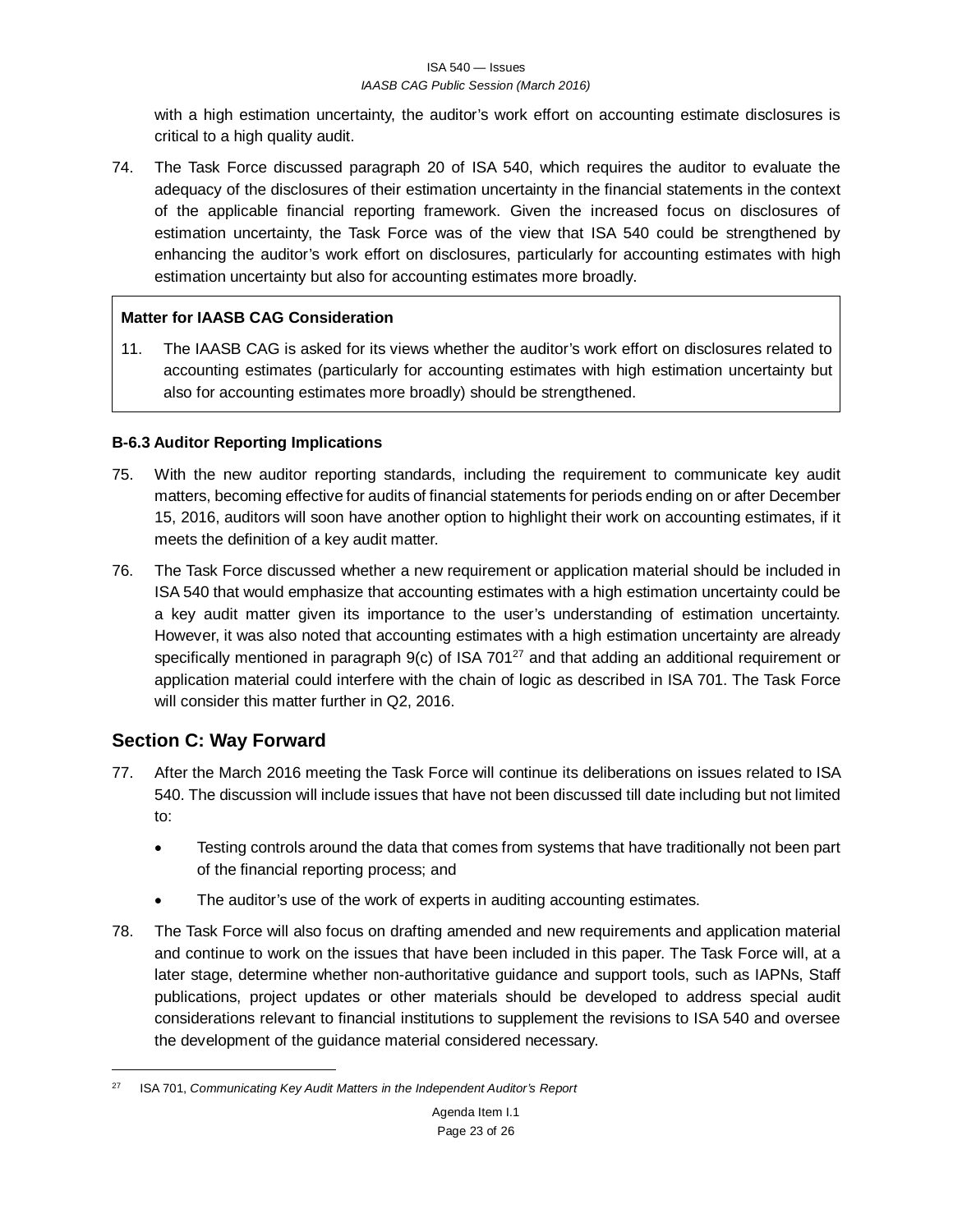> Agenda Item I.1 Page 24 of 26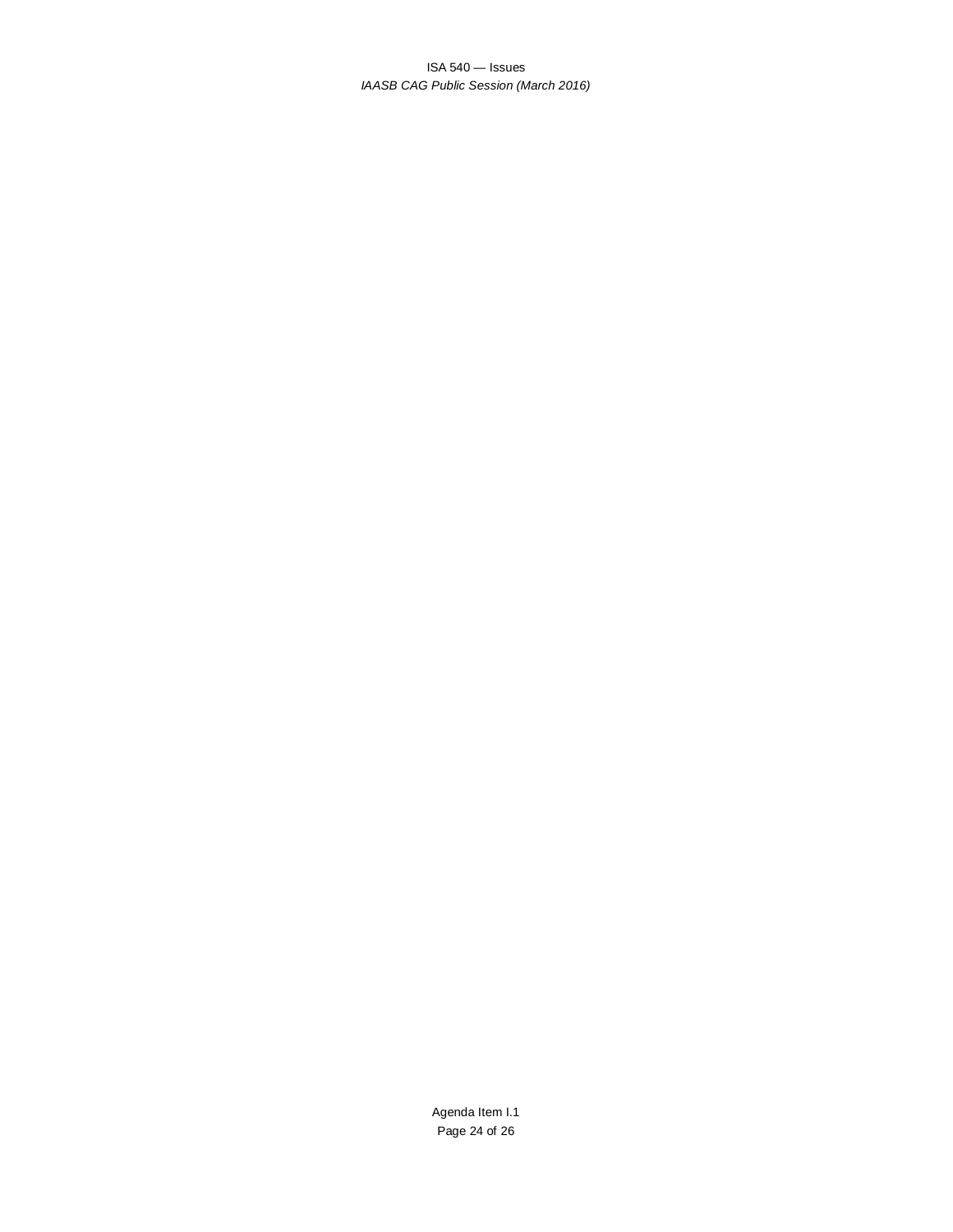**Appendix** 

# **Summary of ISA Implementation Monitoring Findings Related to ISA 540 Introduction**

1. In March 2009, the IAASB completed its Clarity Project designed to improve the clarity and understandability of the International Standards on Auditing (ISAs) and International Standard on Quality Control 1 and, thereby, facilitate their consistent application. In addition to improving the clarity, the IAASB substantively revised approximately half of the ISAs. Subsequently the Board agreed to a post-implementation review of the clarified ISAs, and certain recently revised ISAs, to determine whether there is a need for further refinement of those standards. The IAASB published a report called "The Clarified ISAs—Findings from the Post-Implementation Review" in July 2013.<sup>[28](#page-24-0)</sup>

# **ISA 540**

# *Goals for the Revised and Redrafted ISA 540*

- 2. As part of the clarity project ISA 540 was revised and redrafted with the following goals:
	- a) To strengthen auditor rigor in auditing accounting estimates, including fair value accounting estimates, and related disclosures;
	- b) To assist the auditor in applying the ISAs' risk-based approach to the audit of accounting estimates, in particular by focusing on the degree of estimation uncertainty and designing appropriate responses to it; and
	- c) To emphasize the importance of professional skepticism and ensure that attention is paid to indicators of possible management bias and their audit implications.

# *Findings related to ISA 540*

3. The ISA Implementation Monitoring Findings report includes a prioritization of the issues identified in 3 categories; key, important, and other. All issues identified related to ISA 540 were classified in the "other" category which means that there is limited evidence that suggests that a change to the ISA may have merit. The issues raised by respondents are included in the appendix to this paper and can be summarized in the following 4 themes:

## Risk assessment procedures

- 4. Some respondents<sup>[29](#page-24-1)</sup> expressed concern that:
	- It is not clear to which estimates the requirements in ISA 540 are intended to apply (e.g., it was noted that many amounts appearing in financial statements are now estimates and applying the requirements of ISA 540 to all estimates is likely to be impractical); and

<span id="page-24-0"></span><sup>&</sup>lt;sup>28</sup> <http://www.ifac.org/publications-resources/clarified-isas-findings-post-implementation-review>

<span id="page-24-1"></span><sup>&</sup>lt;sup>29</sup> KPMG IFRG Limited, Canadian Public Accountability Body Canadian Auditing and Assurance Standards Board, Instituto Dos Auditores Independentes Do Brasil